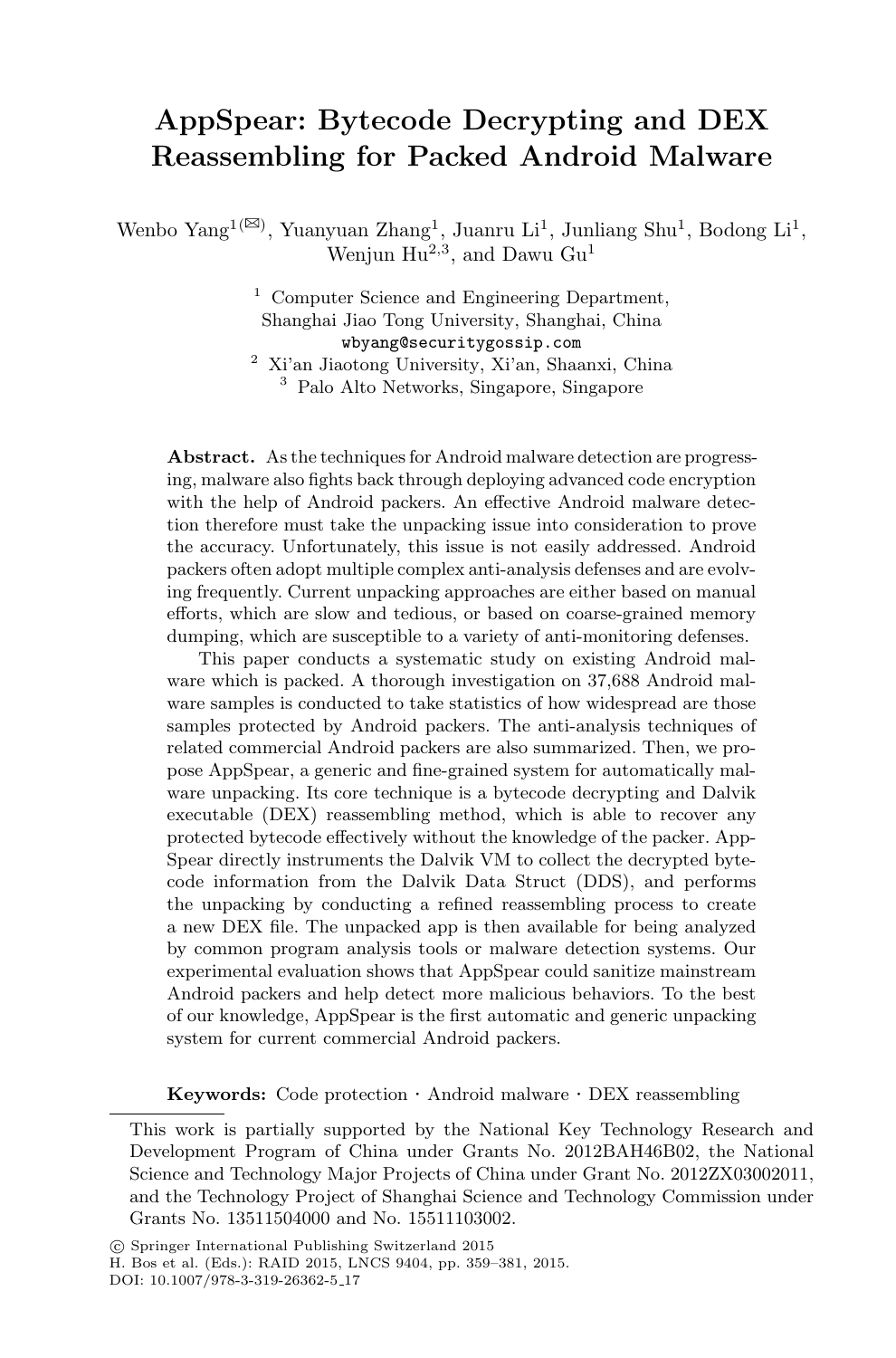# **1 Introduction**

As Android malware emerges rapidly, more and more malware detection techniques leverage in-depth program analysis to help understand program and detect malicious behaviors automatically. A range of static and dynamic analysis approaches (e.g., using machine learning techniques to detect malware, using code similarity comparison to classify malware families) have been proposed for detecting malicious Android apps and the progress is significant [\[7,](#page-21-0)[11](#page-21-1)[,30](#page-22-0)]. To thwart program analysis based automated malware detection, malware authors gradually adopt code protection techniques [\[8](#page-21-2)[,26](#page-22-1)]. Although these techniques are initially designed to counter reverse engineering and effectively resist many program tampering attempts, they are becoming a common measure of malware detection circumvention. Among various code protection techniques, the most popular one is the code packing technique, which transforms the original app to an encrypted or obscured form (a.k.a "packed app"). According to the report [\[3](#page-21-3)] released by AVL antivirus team, among over 1 million Android malware samples they detected, the number of code packed malware is about 20,000. Unfortunately, current program analysis techniques and tools do not consider the code packing issue and could not perform effective analysis task on packed code, and thus are not able to detect those kinds of packed malware statically and automatically. In addition, anti-debugging code stubs are frequently injected into a packed app to interfere dynamic analysis based sandbox detection system. In a word, code packing is becoming a main obstacle for the state-of-the-art automated Android malicious code analysis.

To response, this paper conducts a systematic study of packed Android malware, and our work examines the feasibility of universal and automated unpacking for Android applications. The goals and contributions of this paper are twofold: First, we conduct a thorough investigation on large-scale Android malware samples to take statistics of how widespread those malware samples are protected by Android packers. We start the investigation from studying 10 popular commercial Android packers used by malware authors frequently, which cover the majority of existing Android packing techniques, and summarizing the anti-analysis techniques of those commercial Android packers. We then conduct the investigation among 37,688 Android malware samples, which contain 490 code packed malware. The dataset is accumulated from an online Android app analysis system–SandDroid [\[5](#page-21-4)] lasting for more than three years in collecting related packed malware samples. To the best of our knowledge, this is the first in-depth investigation on code packed Android malware. Second, to address the challenge of analyzing code packed malware, we propose **AppSpear**, a generic and fine-grained unpacking system for automatically bytecode decrypting and Dalvik executable (DEX) reassembling. As our investigation demonstrates, commercial Android packers are evolving rapidly. Packers' ongoing evolution leads to an endless arms race between packers and unpackers, and it requires a non-trivial amount of efforts for security analysts to tackle this problem. Since the amount of packer and malware increases at a significant speed, manual unpacking is not feasible for large-scale packed malware analysis. To avoid decrypting packed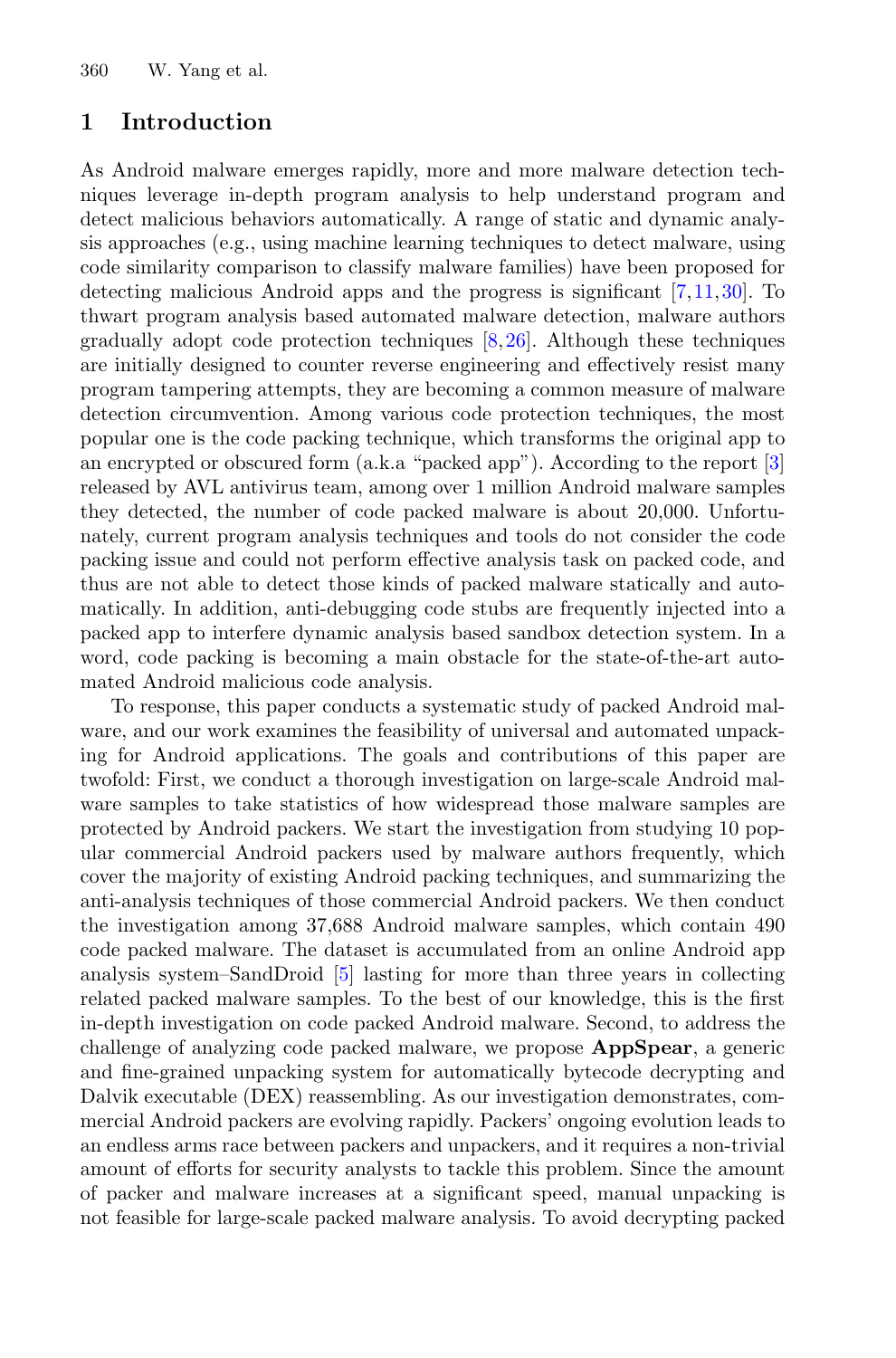code through manually comprehending different packing algorithms, AppSpear directly instruments the execution to extract all runtime Dalvik Data Structs (DDS) in memory and reassembles them into a normal DEX file. The purpose of AppSpear is to automatically rebuild the code packed app into its normal form so that this rebuilt app is able to be analyzed by program analysis tools. A bytecode decrypting and DEX reassembling process for code packed malware is executed to automatically reverse code protection techniques of Android packers.

Previous unpacking approaches [\[17](#page-21-5)[,25,](#page-22-2)[28\]](#page-22-3) mainly focus on dumping the loaded DEX data in memory directly to recover the original DEX file. To thwart such memory dump based unpacking, new advanced packers would reload the DEX data into inconsecutive memory regions and modify relevant pointers that point to the data, which leads to a malformed dumped data. Moreover, some information in DEX is crucial to static analysis tools but is irrelevant to dynamic execution (e.g., metadata in DEX file Header). Packers could wipe or modify this kind of information in memory, which makes it difficult to locate a DEX file in memory. Hence, AppSpear adopts a more comprehensive runtime information reassembling approach rather than the simple memory dumping approach. It rebuilds a packed malware through three main steps: First, AppSpear leverages Dalvik VM introspection to circumvent anti-debugging measures of the packer and transparently monitors the execution of the packed app. During the monitoring, it records execution traces and runtime Dalvik Data Structs (DDS) in memory as raw materials for the next step. Second, AppSpear makes use of a proposed DEX reassembling technique to reassemble the collected materials into a normal DEX that is suitable for static analysis. Third, AppSpear makes use of an APK rebuilding technique to re-generate an APK file with inserted anti-analysis code resected.

To validate AppSpear, we first employ all code protection techniques of seven currently available online Android app packing services to pack our test app, and then use AppSpear to unpack the packed samples. AppSpear is able to decrypt every sample and output the reassembled app that corresponds to the original test app well. Further, among the 490 packed malicious apps in all collected 37,688 samples, we select 31 representative samples that are able to execute and use App-Spear to unpack them. All of those samples can be decrypted and reassembled by AppSpear, and the rebuilt apps expose obvious malicious behaviors that could not be detected by static app analysis tools (e.g., AndroGuard) before.

This paper makes the following contributions:

- We perform a thorough investigation on both existing mainstream Android packers and code packed Android malware in the wild. We further summarize typical anti-analysis defenses of Android packers.
- We propose a bytecode decrypting and DEX reassembling technique to rebuild protected apps. Our APK rebuilding process transforms a code packed malware to an unpacked one, which is a feasible form for commodity program analysis.
- We design an automated and generic unpacking system, AppSpear. AppSpear can deal with most mainstream Android packers and the unpacked apps can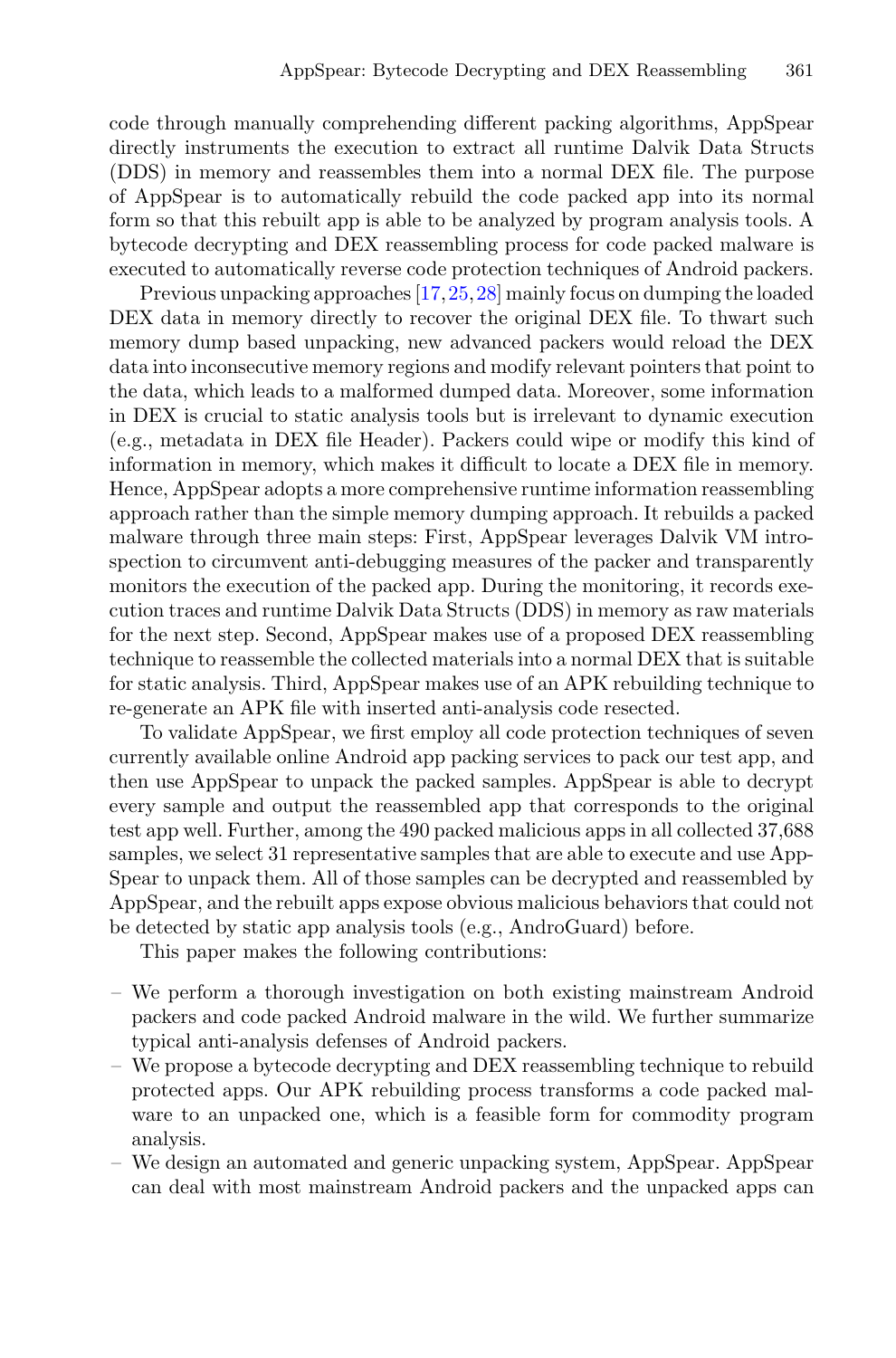be validated by state-of-the-art analysis tools, which are not able to handle the packed form beforehand.

We detail on the investigation of existing Android packers and code packed malware in Sect. [2](#page-3-0) and on our proposed unpacking technique in Sect. [3.](#page-7-0) The experimental evaluation is reported in Sect. [4.](#page-13-0) Before concluding in Sect. [7](#page-20-0) we discuss related work and possible limitations in Sects. [5](#page-18-0) and [6.](#page-19-0)

# <span id="page-3-0"></span>**2 Code Packed Android Malware**

The purpose of our investigation includes: **(a)** to find out the ratio of code packed malware in the wild, and **(b)** to understand the anti-analysis defenses used by those packers. We conduct a large-scale investigation on 37,668 malware samples collected from the SandDroid online Android app analysis system from 2012 to May 2015. Then we analyze and summarize the anti-analysis techniques used by popular commercial Android packers.

# **2.1 Investigation**

To judge whether a malware sample is packed, and which packer it used to protect itself, we adopt a signature based identification strategy to detect code packed malware. We observe that each commercial Android packer brings its unique native *.so* library, which can be used as the signature of that packer. We first investigate 10 popular commercial Android packers (*Bangcle*, *Ijiami*, *Qihoo360*, etc.) and build a signature database. Then, we collect 37,668 malware samples from 2012 to May 2015 using SandDroid, which detects malware according to the feedback results of 12 main virus scan engines from VirusTotal (F-Secure, Symantec, AntiVir, ESET-NOD32, Kaspersky, BitDefender, McAfee, Fortinet, Ad-Aware, AVG, Baidu-International, Qihoo-360). An app is regarded as malware if more than three virus scan engines detect it.

As Table  $1(a)$  $1(a)$  shows, the amount of packed malware increases significantly since 2014. The distribution of packer type used by malicious apps is showed in

|      | Year Malware collected Packed Ratio |     |            |
|------|-------------------------------------|-----|------------|
| 2012 | 16157                               | 6   | $ 0.04\% $ |
| 2013 | 15443                               | 89  | $ 0.58\%$  |
| 2014 | 5819                                | 376 | $6.46\%$   |
| 2015 | 249                                 | 19  | $ 7.63\% $ |

<span id="page-3-1"></span>(a) Annual statistics

**Table 1.** Summary of packed android malware

| $\mathcal{L}_{\mathcal{L}}$ |                   |  |  |  |  |
|-----------------------------|-------------------|--|--|--|--|
| Packer                      | Number of Samples |  |  |  |  |
| APKProtect                  | 37                |  |  |  |  |
| Bangcle                     | 402               |  |  |  |  |
| NetQin                      | 10                |  |  |  |  |
| Naga                        |                   |  |  |  |  |
| $Qi$ hoo $360$              | 23                |  |  |  |  |
| Ijiami                      | 27                |  |  |  |  |

(b) Distribution of packers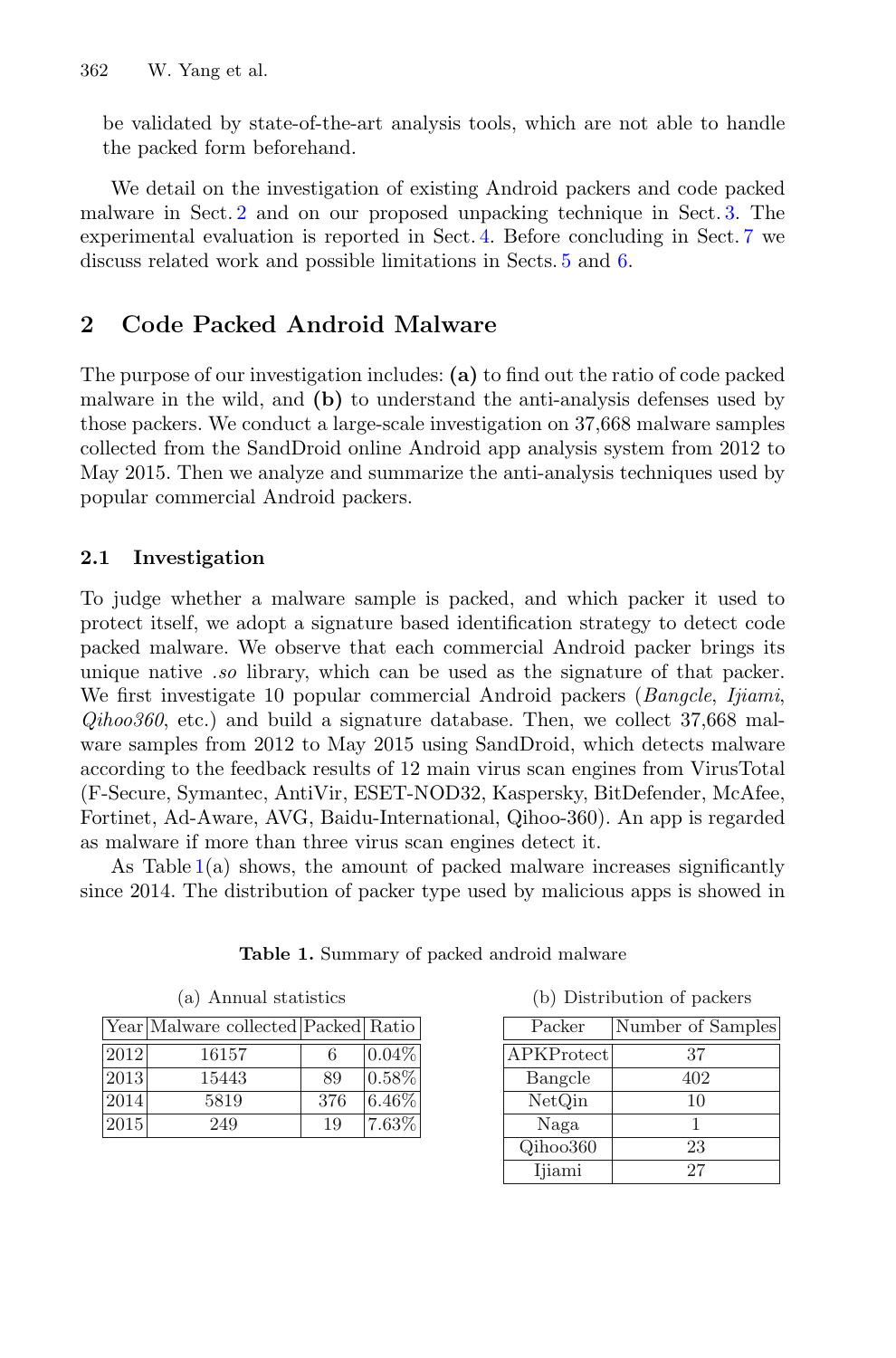Table [1\(](#page-3-1)b). Among those samples, *Bangcle* becomes the most welcome packer, which corresponds to its market share in Android code protection field.

Although most commercial Android packing service providers have stated that every submitted app is first checked by various antivirus products, we still find malware samples protected by those packers. We believe that no packing service provider could prove the accuracy of malware detection. Malicious app may not be detected at the time it was submitted due to the updating latency of the used antivirus products. In this situation, packing services may help produce code packed Android malware in the wild.

## **2.2 Anti-Analysis Defenses**

Android packers often use a variety of defenses to hinder analysis. To comprehend how Android packers obstruct program analysis, we manually analyze 10 commercial Android packers that provide public online packing services. Our analysis indicates that anti-analysis defenses employed by those packers can be classified into three categories. The first category of anti-analysis defenses involve functions that check the static and dynamic integrity of the app (i.e., whether the app is patched or injected with debugging routines). These measures can be easily circumvented if analysts know the tricks beforehand. The second category of anti-analysis measures involve source code level obfuscation, which requires the source code to employ the protection. The third category, which is most complex, involves bytecode hiding.

# **2.2.1 Integrity Checking**

Packers generally check the integrity of their packed apps to decide whether the apps are tampered. They check both the integrity of the static code and the dynamic process. For static code integrity checking, packers often calculate the checksum of the code part to determine whether the code is modified. Specifically, for Android app the certificate of the APK is validated by many packers. For dynamic process integrity checking, packers often calculate the checksum of DEX data loaded in memory at runtime. Moreover, they also detect the existence of debuggers or emulators. Besides the traditional anti-debugging tricks used in desktop Linux system (e.g., to fork subprocesses and *PTRACE* one other, to check */proc/self/status* or */proc/self/wchan*), some packers hook the *write* and *read* syscalls to thwart memory dump based DEX data acquiring. They check whether the code region is accessed or manipulated. If so, such operations will be abandoned.

#### **2.2.2 Source Code Obfuscation**

Many developers would obfuscate their source code before their apps are released. Because most Android apps are written in Java, classic Java code obfuscation techniques can be directly employed on Android app. Those techniques mainly include: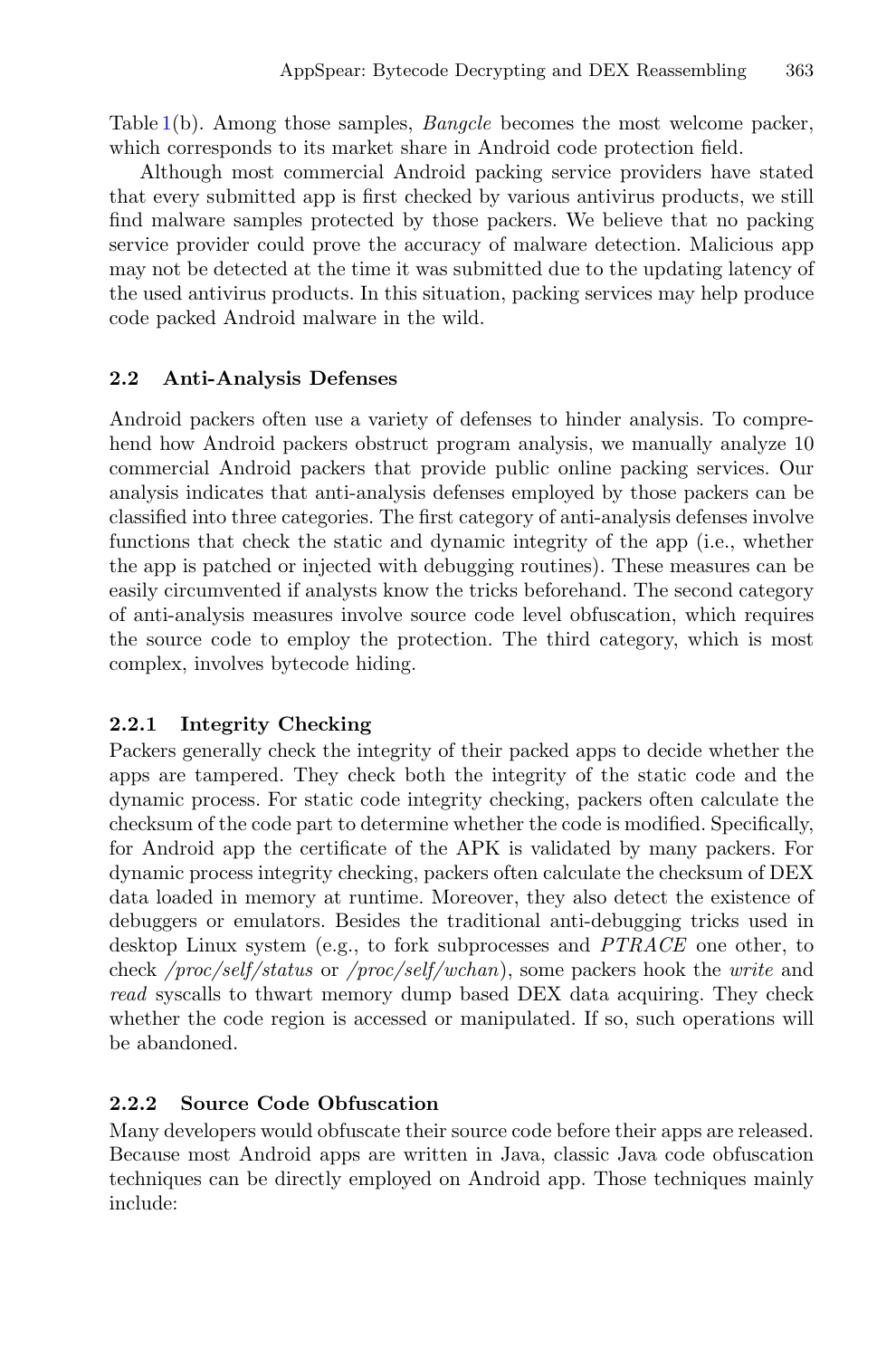- **Identifier mangling**: renaming class names, method names and variable names as meaningless strings or even non-alphabet unicode.
- **String obfuscation**: replacing static-stored strings with dynamic generated ones.
- **Reflection**: hiding method invoking using Java reflection mechanism.
- **Junk code injection**: injecting useless code to change original control flow.
- **Goto injection**: using *goto* to make control flow hard to understand.
- **Instruction replacing**: using a set of instructions to replace one instruction while keeping the semantic of the replaced instruction.
- **JNI control flow transition**: using JNI invoking to hide the real control flow.

Source code obfuscation requires the involving of developers during the development stage. The main problem for source code obfuscation is that it does not provide enough protection strength to counter bytecode level program analysis. Most source code obfuscation techniques only increase the comprehension complexity for manual reverse engineering. Malicious code, which mainly needs to hinder automated program analysis based detection, requires more sophisticated protection.

# **2.2.3 Bytecode Hiding**

When published, the Java source code of an Android app is first compiled with standard Java compiler into Java bytecode files (*.class* files), and these files are then transformed into a DEX file with the *dx* tool provided by Google. Information of bytecode is thus contained in this DEX file. To prevent the analyst from acquiring bytecode information from the app, packers modify the original executables to thwart state-of-the-art analysis tools. Typical measures include *metadata modification* and *DEX encryption*.

In Android app, many metadata could be modified without affecting the normal execution, but the modification significantly affects certain analysis tools. Packers would sabotage program analysis through modifying some crucial metadata of the APK file to create malformed executables, and leverage this as an effective defense to counter analysis. Typical metadata modification measures include:

- **Manifest cheating** [\[21\]](#page-21-6): modifying the binary form of the *Manifest.xml* directly and injecting name attribute into *<*application*>* with unknown id. Android system will ignore this attribute because the id is unknown. But when typical analysis tools (e.g., *Apktool*) repackage it, this name will be included and is not able to be correctly parsed. Packers can utilize the difference to prevent itself from repackaging.
- **Fake encryption** [\[1\]](#page-20-1): setting the encryption flag in ZIP file header though the file is actually not encrypted. Old version of Android(*<*=4.2) ignored this flag but decompression modules of APK static analysis tools often check it, which leads to an error.
- **Method hiding** [\[6\]](#page-21-7): modifying the *method idx diff* and *code offset* of certain *encoded method* in DEX file and pointing to another method. It would make the method invisible to most APK static analysis tools.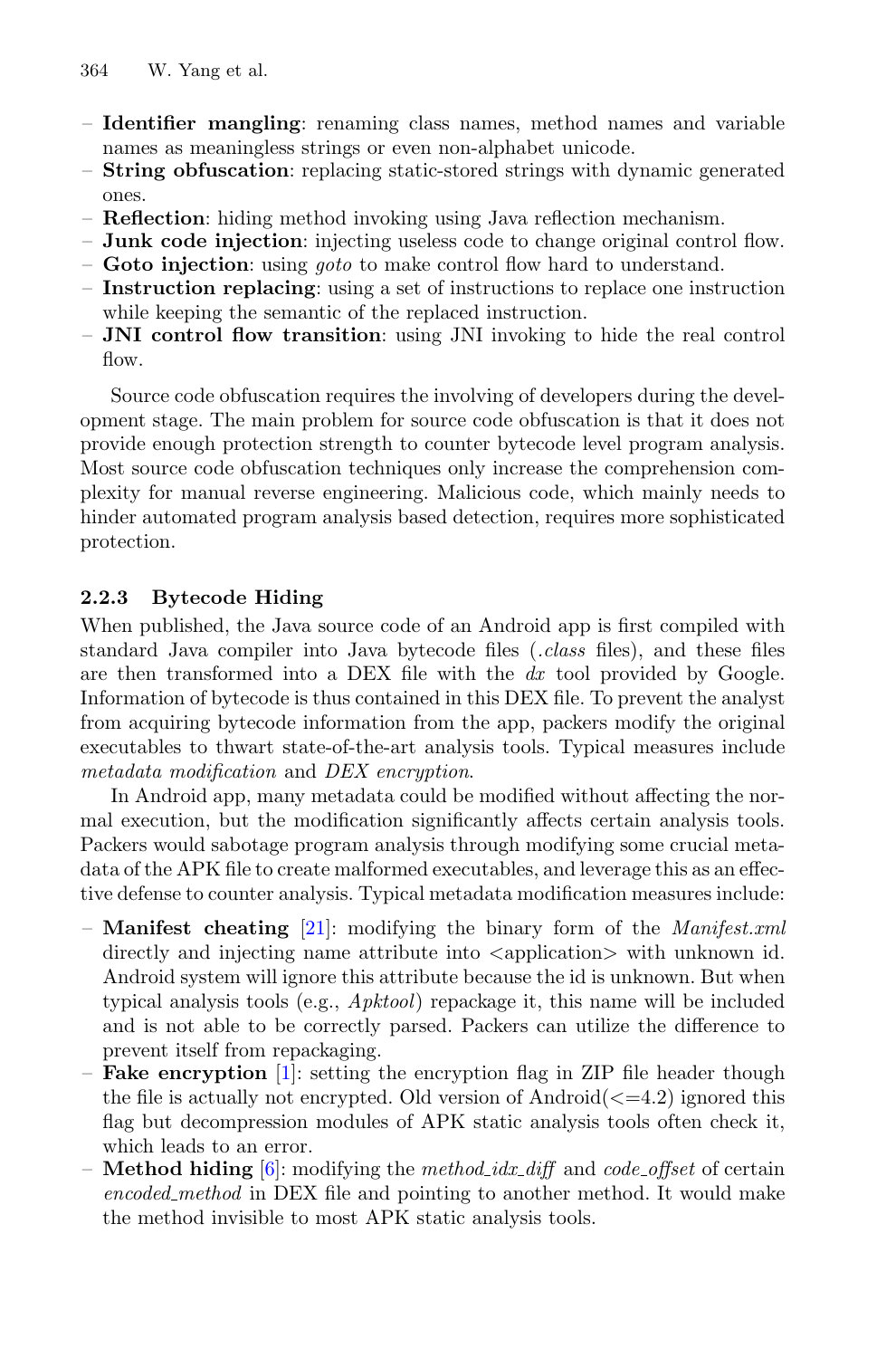- **Illegal opcodes** [\[23](#page-22-4)]: injecting illegal opcodes or corrupted object in DEX file to break static analysis tools.
- **Anti decompilation** [\[23](#page-22-4)]: adding some non-existing classes to break decompiler and prevent them from converting Dalvik bytecode to JAVA.
- **Magic number tampering**: erasing or modifying the magic number of DEX files. It increases the difficulty of locating the DEX file in memory.

Notice that metadata modification measures are actually tricky defenses that do not really hide the bytecode information. Therefore, it is feasible to circumvent these defenses to acquire bytecode with refined static analysis. In addition, with the verification of DEX format becoming stricter, these tricky defenses are not available anymore.

To thoroughly hide bytecode and thwart static analysis, packers employ DEX encryption techniques. Similar to classic code packers on commodity desktop computer platforms, a DEX encryption scheme generally relies on a decrypting stub responsible for decrypting encrypted bytecode at runtime. Packers would place the decrypting stub in native code part of a protected app as an initializer. The encrypted bytecode is first decrypted by the decrypting stub in packer's native code, and then the Dalvik VM will load and execute the decrypted bytecode.

There are generally two types of code releasing strategies for DEX encryption schemes. The first strategy performs a full-code releasing, which decrypts the entire encrypted DEX file before the control flow reaches to it, and does not modify the released DEX file after the transition from unpacking routine to bytecode. The second strategy performs an incremental code releasing, which selectively decrypts only the portion of code that is actually executed, and may encrypt it again after the execution. This strategy is used as a mechanism to prevent memory dump based unpacking. Traditionally, one specific packer generally adopts only one code release strategy (e.g., full-code releasing adopted by *Bangcle* and *APKProtect*). Latest packers, however, start to adopt both kinds of encryption schemes to strength their protections. For instance, the *Baidu* packer will first release a decrypted DEX, which does not contain the original bytecode however. It contains a second decrypting stub responsible for decrypting original bytecode of a method once it is invoked. That is, the packer employs a two-layer encryption based code protection.

The decrypting stub of DEX encryption schemes could be implemented in either Java or native code. DEX file level encryption schemes in Java usually leverage the *DexClassloader* method or the *openDexFile* interface to fulfil a dynamic code loading based DEX releasing. The decrypting stub executes before the DEX file is loaded and releases the decrypted DEX file for the Dalvik VM. However, this kind of code releasing is easily monitored if analysts could hook certain interfaces of Android system services. Thus many schemes prefer the native code, which is more difficult to be analyzed, to fulfil a specific Dalvik bytecode hiding via DEX file encryption. Those schemes tend to encrypt the code at the method level and use native code to directly manipulate memory instead of invoking certain system APIs.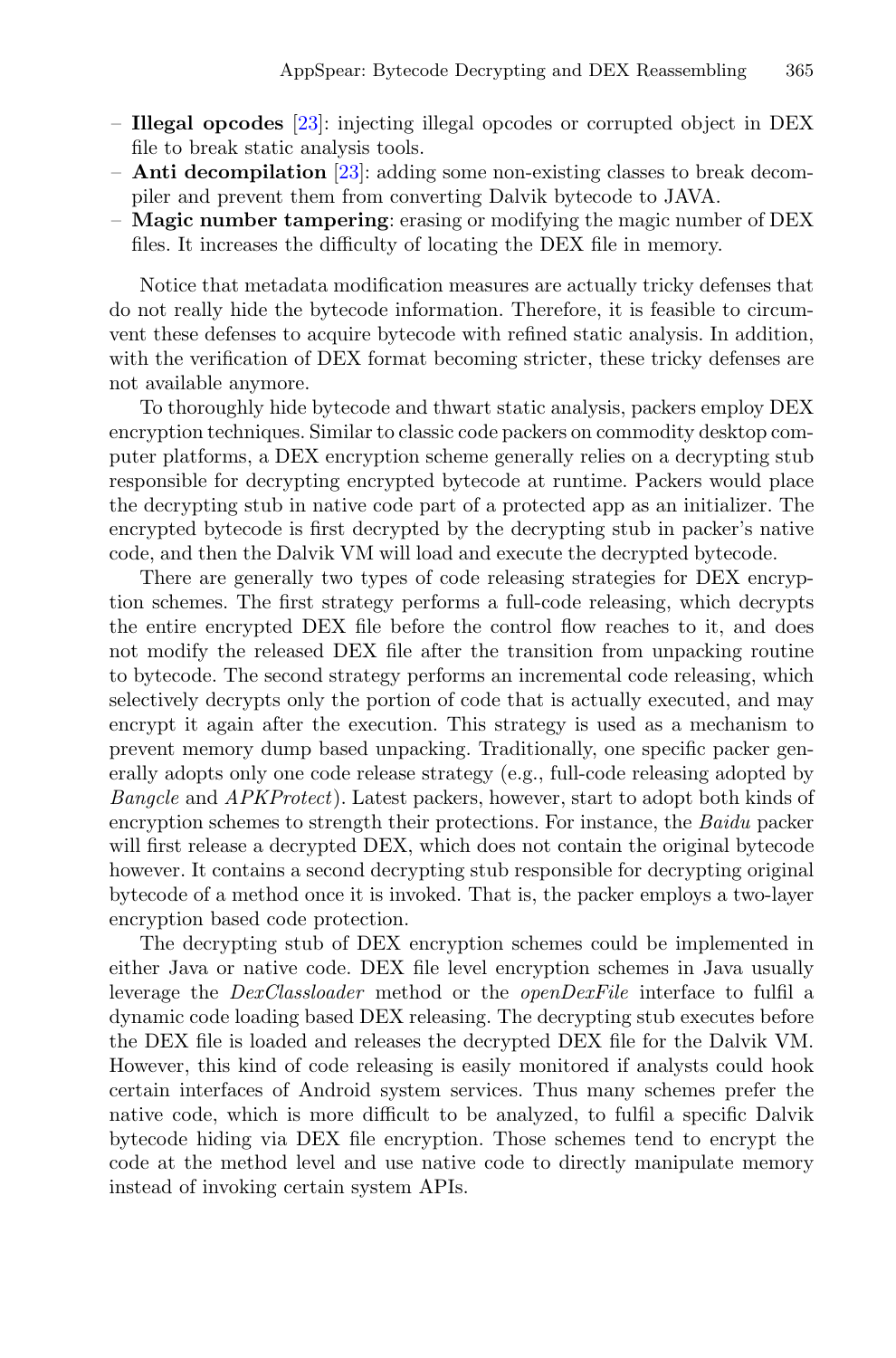# <span id="page-7-0"></span>**3 AppSpear**

#### **3.1 Overview**

The target of AppSpear is to fulfil an automated unpacking process against most common Android packers. The involved issues of this process include antianalysis defense circumvention, DEX decrypting, and executable rebuilding. The most difficult part of this process is how to overcome the deployed DEX hiding techniques. Generally, most Android packers leverage the hybrid code execution style of Android app and implement bytecode decrypting stubs in native code, which are also heavily-packed and obfuscated, thus, difficult to be analyzed and comprehended. Current effective unpacking approaches require a manual reverse engineering to recover the decryption algorithm, and then develop corresponding tools to decrypt the packed bytecode. This process is time-consuming and is easily countered by the packer if it changes its encryption algorithm. To address this challenge, AppSpear adopts a universal Android code unpacking method that does not need to know the detail of the code encryption algorithm. The core intuition of our work is to make use of runtime Dalvik Data Structs (DDS) in memory to reassemble a normal DEX file. When an Android app is installed and executed, its APK file is first decompressed and the belonging DEX file is parsed into different structs of the Dalvik VM instance. The DEX file is a highly structured bytecode data file. Dalvik VM parses the DEX file to initialize the *DexFile* struct and then initializes a series of DDS in memory. These DDS are essential elements of app execution and thus are not allowed to be hidden or arbitrary tampered, otherwise the app will crash. Many packers intentionally modify the mapped DEX data in memory after the DDS initialization to prevent a memory dump based unpacking, but those DDS must be kept accurate to guarantee the stability of the execution. Hence, AppSpear collects those runtime DDS in memory to reassemble the decrypted DEX file.

The feasibility of our work is based on two observations: (1) the packer's functionality is implemented in an independent part of the app (e.g., as a dynamic library), and is responsible for initializing the app by releasing the original DEX bytecode before it is loaded by the Dalvik VM. For most Android packer, there exists a clear boundary between these two parts and a transition process from the packer's code to the original code. This is because the hybrid execution model of Android app restricts the arbitrary control flow transition between DEX execution and native code execution. Generally an app would fulfil the transition only through certain system services. Thus we can detect this boundary by monitoring certain JNI interfaces and determining when to start the DDS collection. (2) No matter how complex the packer encrypts the original data, it seldom modifies the semantic of the original bytecode. After the DEX loading process, it is expected to observe accurate content of the bytecode of the original app from the DDS.

Figure [1](#page-8-0) illustrates the overview of AppSpear's unpacking process. In detail, AppSpear employs the unpacking through three main steps: First, to circumvent various anti-analysis measures of Android packers. AppSpear introspects the Dalvik VM to transparently monitor the execution of any packed app. Second,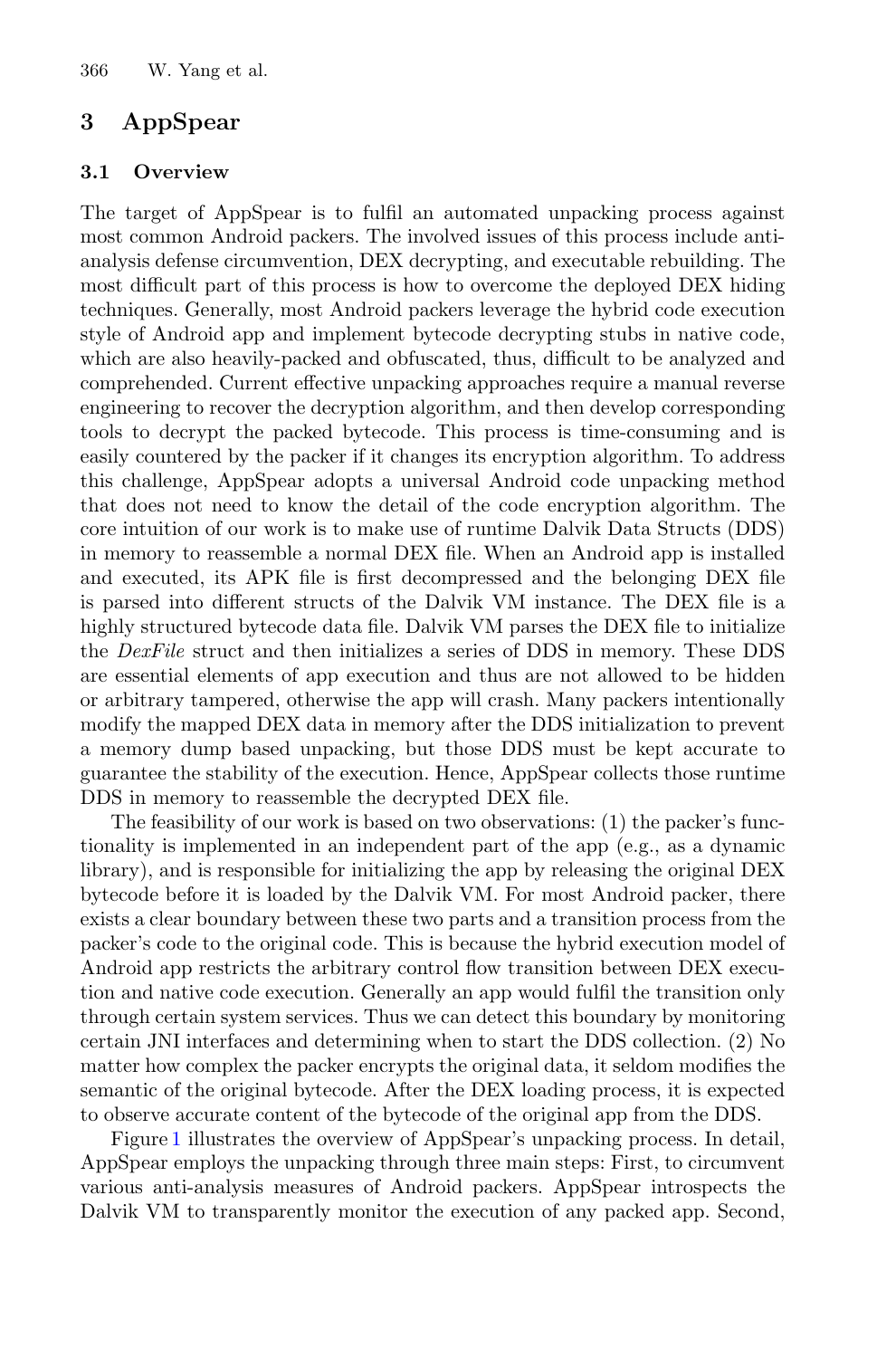

<span id="page-8-0"></span>**Fig. 1.** An overview of AppSpear's unpacking process

AppSpear collects DDS in memory and performs a reassembling process on the collected DDS with some modified methods fixed to re-generate a DEX file, Finally, AppSpear resects anti-analysis code and further synthesizes the DEX file with the manifest file and other resource files from the original packed APK as an unpacked APK. After those three steps, this unpacked app is expected to be analyzed by most regular Android app analyzing tools.

#### **3.2 Transparent Monitoring**

Android packers generally adopt complex anti-analysis measures to detect debuggers, emulators and static analysis tools. To effectively circumvent these antianalysis measures, AppSpear adopts a transparent Dalvik VM instrumentation based bytecode monitoring and retrieving. AppSpear monitors the execution of the app at the Dalvik VM layer, thus is transparent to any bytecode level detection. It is also a very transparent code monitoring to native code level detection because our monitoring is a compilation time instrumentation code injection rather than runtime instrumentation code injection. A runtime instrumentation code injection heavily relies on system provided interfaces (e.g., ptrace) to perform the monitoring, and is easily detected by packers. Compared with them, AppSpear integrates its monitoring code with the Dalvik VM's interpreter and is thus very difficult to be aware of.

AppSpear performs a fine-grained bytecode level instrumentation. We modify the fast interpreter of Dalvik VM to insert an instrumenting stub in each instruction's interpreting handler. Our implementation inserts a function call stub at the very beginning of every opcode's interpretation code. This brings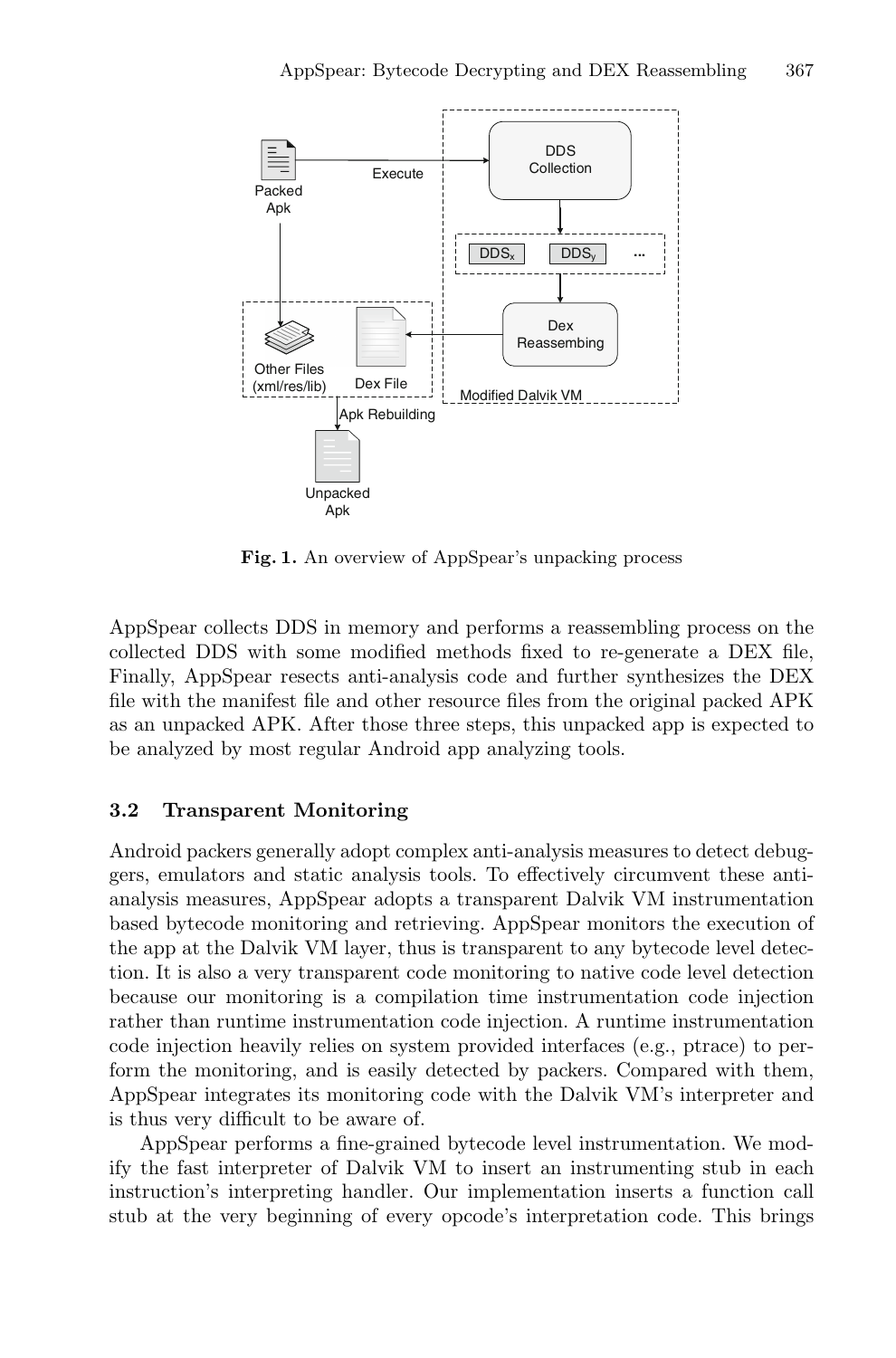a flexible monitoring that guarantees AppSpear could start unpacking at an arbitrary point of the execution.

To evade typical emulator detecting of packers, AppSpear is deployed on a standard Android device, Google's Nexus phone, instead of an emulator. This guarantees a very trustworthy analyzing environment: if the malware or the packer refuses to execute on this device, then it is not compatible with most other Android devices. The deployment of AppSpear is simple. It only modifies the Dalvik VM's library (/system/lib/libdvm.so) in system, and is compatible to many mainstream Android devices.



<span id="page-9-0"></span>**Fig. 2.** DEX reassembling

# **3.3 Dex Reassembling**

DEX reassembling of AppSpear is a reverse process of the DEX loading procedure. A Dalvik Data Struct (DDS) is a crucial data structure for the execution of the Dalvik VM. A basic fact for Android app's execution is that the runtime DDS in memory contain the actual execution code and data information of an app. App-Spear leverages this to employ the DEX reassembling process. Dalvik VM maintains 18 DDS parsed from a DEX file during runtime. Those DDS can be classified into two types in our definition: The first type is the index DDS (IDDS) including *Header*, *StringId*, *TypeId*, *ProtoId*, *FieldId*, *MethodId*, *ClassDef* and *MapList*. The main functionality of IDDS is to index the real offset of the second type of DDS: CDDS, which refers to the content DDS (CDDS) including *TypeList*, *ClassData*, *Code*, *StringData*, *DebugInfo*, *EncodedArray* and four items related to *Annotation*. This type of DDS mainly store raw data of bytecode content information. Since *Annotation* relevant DDS are seldom related to program's functionality and thus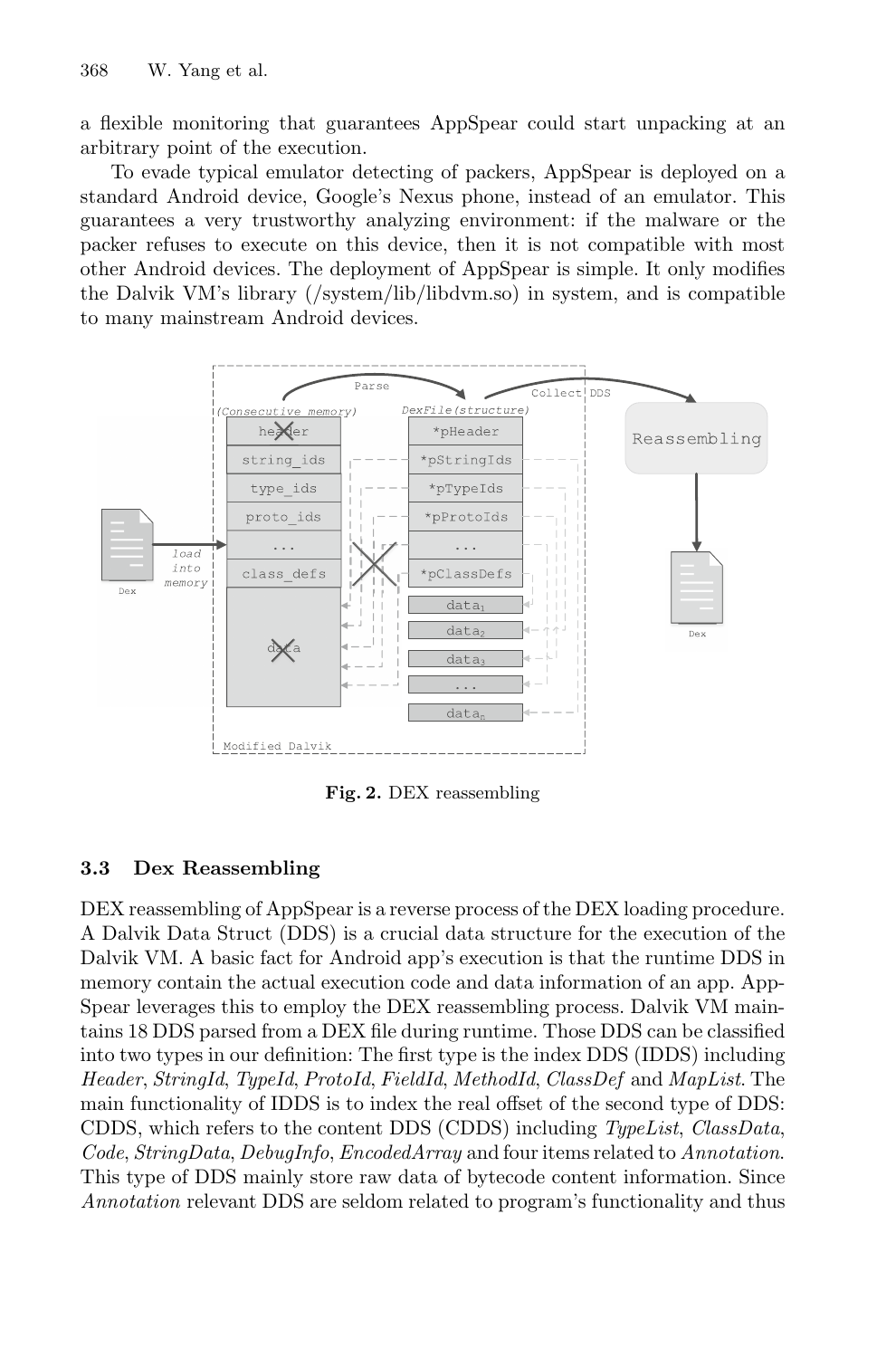are less important for program analysis, AppSpear currently ignores these parts of items in the process of reassembling. We leave it for future work.

As Fig. [2](#page-9-0) shows, in normal DEX loading process, DEX is mapped in consecutive memory. IDDS in initialized *DexFile* struct point to CDDS in the mapped data space. However, packers may modify raw DEX file or data in memory to produce some malformed data structures and lead to an inaccurate analysis. For instance, packers may modify some metadata in DEX file header and set incorrect offset value of certain CDDS. Some packers even re-map different CDDS to new separated memory space and modify the offset value in IDDS to point to the new addresses. Therefore, AppSpear needs to collect DDS in memory and rewrite a new DEX file other than just dumping the mapped DEX in memory to complete the whole unpacking process.

Then we describe the two phases in detail: DDS collection and DEX rewriting.



<span id="page-10-0"></span>**Fig. 3.** DDS collection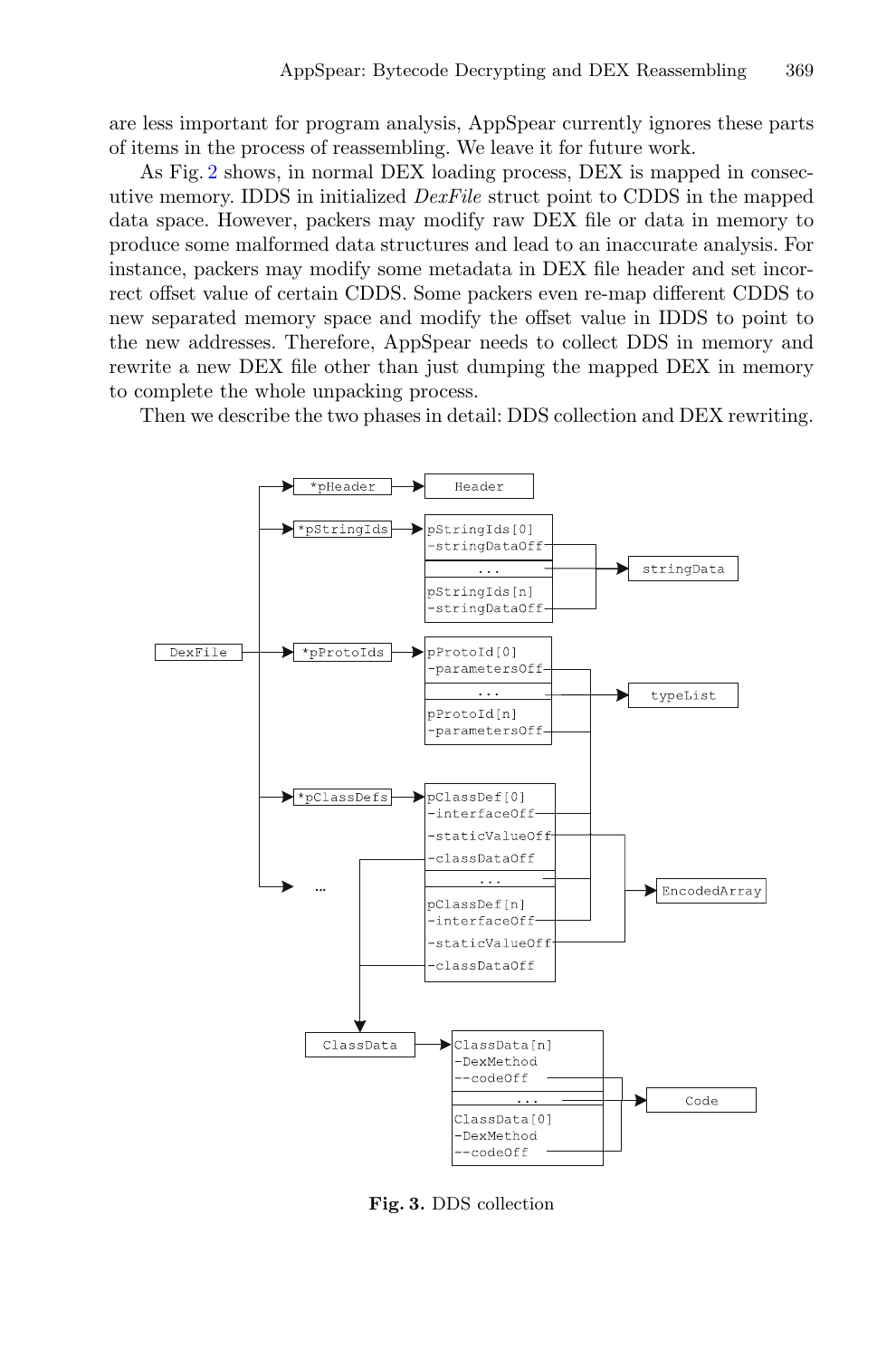## **3.3.1 DDS Collection**

AppSpear collects necessary DDS information to help rebuild a normal decrypted DEX file. However, after the DEX loading process a set of information in the original DEX file is either lost or intentionally modified by packer. The main difficulty involves how to precisely acquire the data content of DDS. AppSpear evades these obstructions by reusing the Dalvik VM's parsing methods (e.g., *dexGetXXX* methods in *DexFile.h* [\[4\]](#page-21-8)), which always provide accurate results.

To collect DDS, AppSpear first introspects the Dalvik VM instance to access the *DexFile* struct through *Method->clazz->pDvmDex->pDexFile* when instructions are being interpreted. Figure [3](#page-10-0) depicts the DDS collection process. AppSpear starts the DDS collection from locating the *DexFile* struct and then accessing certain IDDS including *pStringIds*, *pTypeIds*, *pProtoIds*, *pFieldIds*, *pMethodIds*, *pClassDefs* in *DexFile* struct. These IDDS are fixed size structs thus their contents are directly read. Notice that the *DexHeader* struct also contains pointers of CDDS, but AppSpear avoids accessing them directly because of the potential modification of packers. Specifically, AppSpear traverses all attributes of IDDS to collect accurate offset of CDDS including *StringData*, *TypeList*, *Class-Data*, *EncodedArray*, *Code*, etc. After determining the offset, AppSpear further accesses the *size* attribute of each DDS to determine the length.

## **3.3.2 DEX Rewriting**

After acquiring the size and offset of DDS in memory, the next step is to determine how to place each DDS into a re-created DEX file. According to the order of *map item type codes* defined in *DexFile.h*, AppSpear re-orders the collected DDS and writes them back to the DEX file in order.

During the rewriting an important issue for AppSpear is the offset adjustment. A DDS in memory maintains many pointers that point to other DDS and the contents of these pointers are reloaded values that represent the offset at runtime. When this DDS is written back into DEX file, AppSpear should adjust this offset value to a new one that represents the actual offset in DEX file. App-Spear checks every pointer of DDS to adjust this offset value when performing DEX rewriting. Because the entire *MapList* struct stores offset and size of other DDS, AppSpear re-calculates all metadata in *MapList* during rewriting process. In addition, in case that the packer's modification of certain value, AppSpear directly uses known knowledge to fill them in DEX file (e.g., size of header, magic number of header) instead of reading them from raw DDS in memory.

What's more, during the DEX rewriting, AppSpear should also consider the type difference between DEX file and DDS. First, in DEX file the data is 4-byte aligned. Thus during the rewriting, AppSpear fills the gap with null byte if the size of the DDS is not 4-byte aligned. Second, in DEX file the size attribute of *ClassData* is generally encoded in ULEB128, but its corresponding attribute in DDS is directly stored in a 32-bit variable. The rewriting should transform this 32-bit value with ULEB128 encoding. Finally, in *ClassData* struct the id of *method* and *field* is the actual value, but when rewriting they should be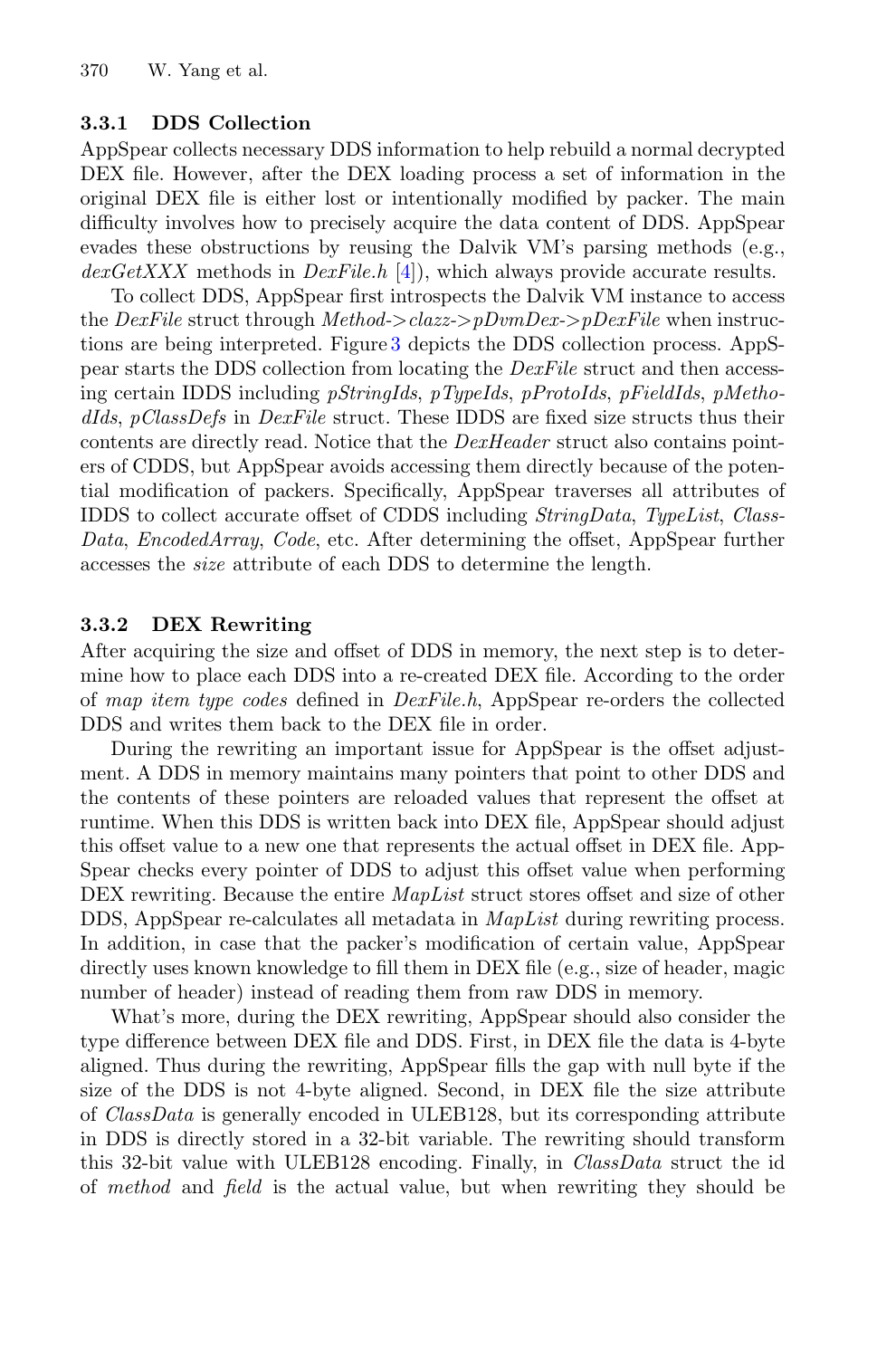adjusted into a relative offset to the first id in each *ClassData*. AppSpear would automatically calculate these differences to generate a rewritten DEX file.

#### **3.3.3 Multiple Unpacking**

AppSpear needs to collect DDS at certain point of execution (denoted as unpacking point) to guarantee the effectiveness of DEX reassembling. The instructionlevel instrumentation of AppSpear proves that it could choose arbitrary point to perform collecting, which is significant for fighting against self-modified packers.

The default unpacking point of AppSpear is determined by an APK's manifest file. We choose the main activity as default unpacking point because packers are not allowed to modify the original four components in Android although they can add new *<*application*>* to the manifests file. Once the Dalvik VM's interpretation meets the main activity, AppSpear starts the collection.

A particular difficult point is that an app may load multiple encrypted Dalvik executables at runtime. As a result, our unpacking should also employ DDS collection at each point when a new DEX file is loaded. AppSpear introspects the execution of Dalvik VM and monitors the context. When certain context (e.g., *DexClassloader* is invoked by the app or a new *DexFile* struct is met) is encountered, a DDS collection procedure is triggered. In this way, AppSpear guarantees that any runtime loaded DEX file could also be captured.

One issue for our dynamic analysis based unpacking is that if an encrypted method is not executed during runtime, it would not be able to be decrypted and reassembled into the re-generated app. To handle this, AppSpear traces executed instructions for multiple times, trying to trigger the hidden methods as much as possible. After the tracing phase, AppSpear performs an offline comparison between methods in DEX file and methods in traces. If one method in DEX file does not correspond to that in traces, it will be repaired using the accurate result in traces. Although dynamic analysis will meet the incompleteness issue, AppSpear tries to approach a practically acceptable result. Moreover, if a malicious method is not executed in our device, it is not expected to be triggered in real world devices.

# **3.4 APK Rebuilding**

Many Android app analysis tools require a complete APK file instead of a sole DEX file to perform analysis. Moreover, in our reassembled DEX file there still exists a small amount of anti-analysis code injected by packers to obstruct analysis. AppSpear performs a last step APK rebuilding to solve these issues.

#### **3.4.1 Anti-analysis Code Resecting**

Packers usually leverage bugs of some analysis tools to inject code stubs that obstruct the normal analysis. AppSpear resects those code stubs to help analysis. Because those code stubs are very specific and aim at certain analysis tools, they usually have obvious features and are easily detected. AppSpear maintains an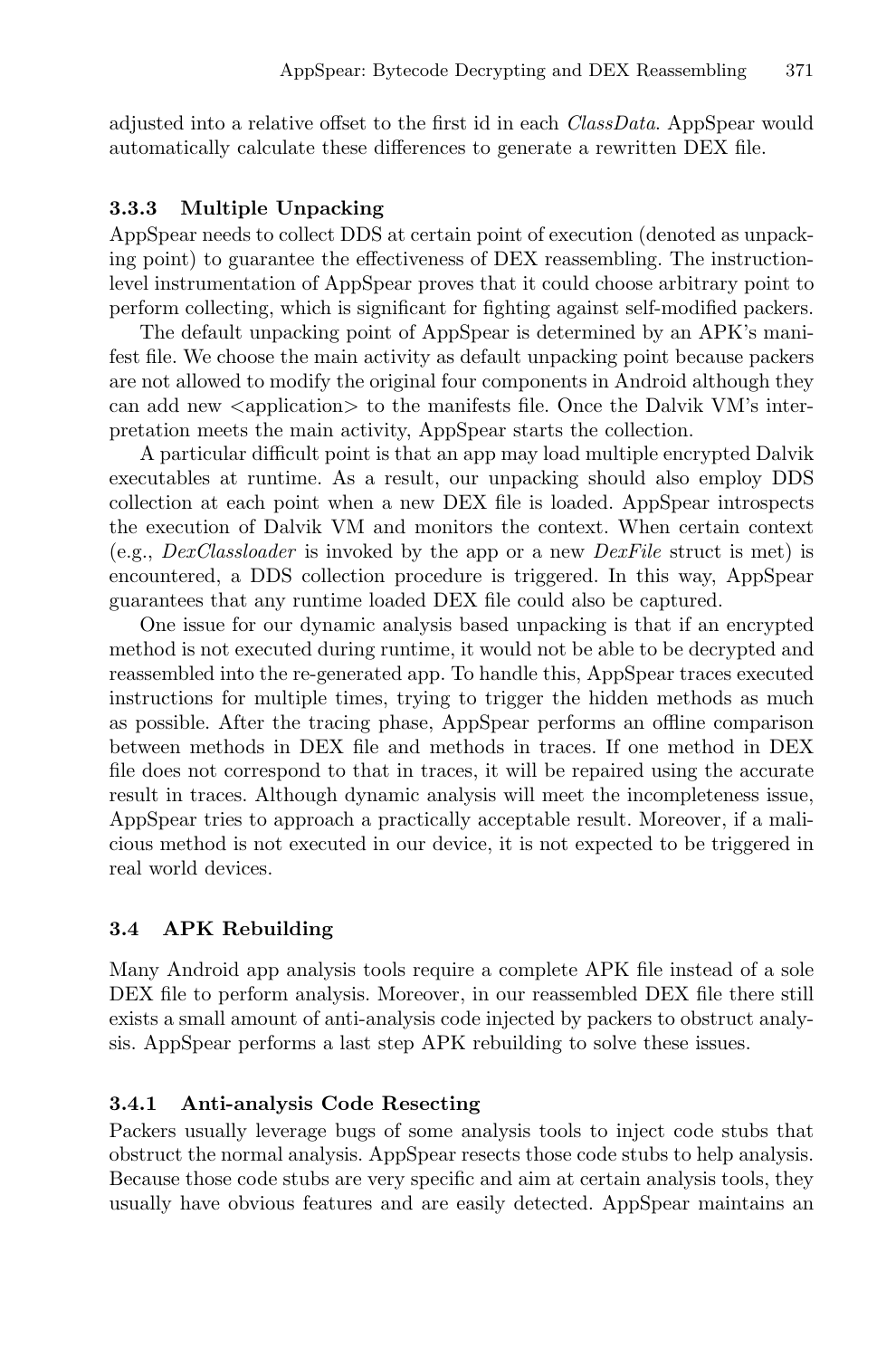empirical database of this kind of code and automatically resects any code stubs in database when encountering.

# **3.4.2 APK Repackaging**

AppSpear combines the reassembled DEX file with materials from the existing packed app including *manifests.xml* and resource files to repackage the app. The manifests file of an app declares the permissions and the entry points of the app. The declared permissions are directly used in our repackaged app while the entry points should be adjusted. Some packers may modify the main entry point to their decrypting stubs so that they could perform DEX decryption before the interpretation of the Dalvik VM. AppSpear would fix this entry point hijacking with the original entry point of the DEX file.

# <span id="page-13-0"></span>**4 Experimental Evaluation**

To evaluate the effectiveness of AppSpear, we test malware samples packed by 10 mainstream commercial Android packers, which cover the latest and most complex Android packing techniques. To illustrate and evaluate the effectiveness of our approach on malware detection, 31 packed malware are manually chosen from the collected 490 packed samples of SandDroid to test AppSpear. These 31 samples can run without crashes or exceptions before unpacking and are all of different package names. In other words, we avoid to choose the packed malware from the same original app. The chosen packed malware set covers 6 packers (*Bangcle*, *Ijiami*, *Qihoo360*, *Naga*, *NetQin*, and *APKProtect*). Notice that latest online Android packing services claim that they do not provide malicious code packing service and there exist no such packed samples detected, we also want to ensure if their countermeasures do take effect and there are no such potential packed malicious apps. So we develop a home brewed malicious app that requires many permissions and collects sensitive data. The test app contains all four main components (*Activity*, *Service*, *Broadcast Receiver*, *Content Provider* ) and an *Application* class. We submit this test app to 7 online packing services of *Bangcle* (a.k.a *Secneo*), *Ijiami*, *Qihoo360*, *Baidu*, *Alibaba*, *LIAPP* and *Dex-Protector*, (*NetQin* and *APKProtect* which appear in malware are not available since the first quarter of 2015) and actually get different packed versions. In a word, we believe that all those 10 packers (7 in existing malware samples and 3 extra online packing services) could help protect malicious apps.

We execute the packed samples on our devices implemented with AppSpear. In our experimental evaluation, AppSpear is deployed on two devices, Galaxy Nexus and Nexus 4 respectively, and the versions of Android operating system are 4.3 and 4.4.2. We build a modified Dalvik VM (in the form of libdvm.so) based on the AOSP source code and replace the default Dalvik VM with our AppSpear integrated one. Notice that our deployment leverages a third-party *Recovery* subsystem (e.g., *CWM* Recovery) to fulfil the system lib replacement and does not require a privilege escalated Android (a.k.a rooted Android), which may fail to pass the integrity checking of some packers.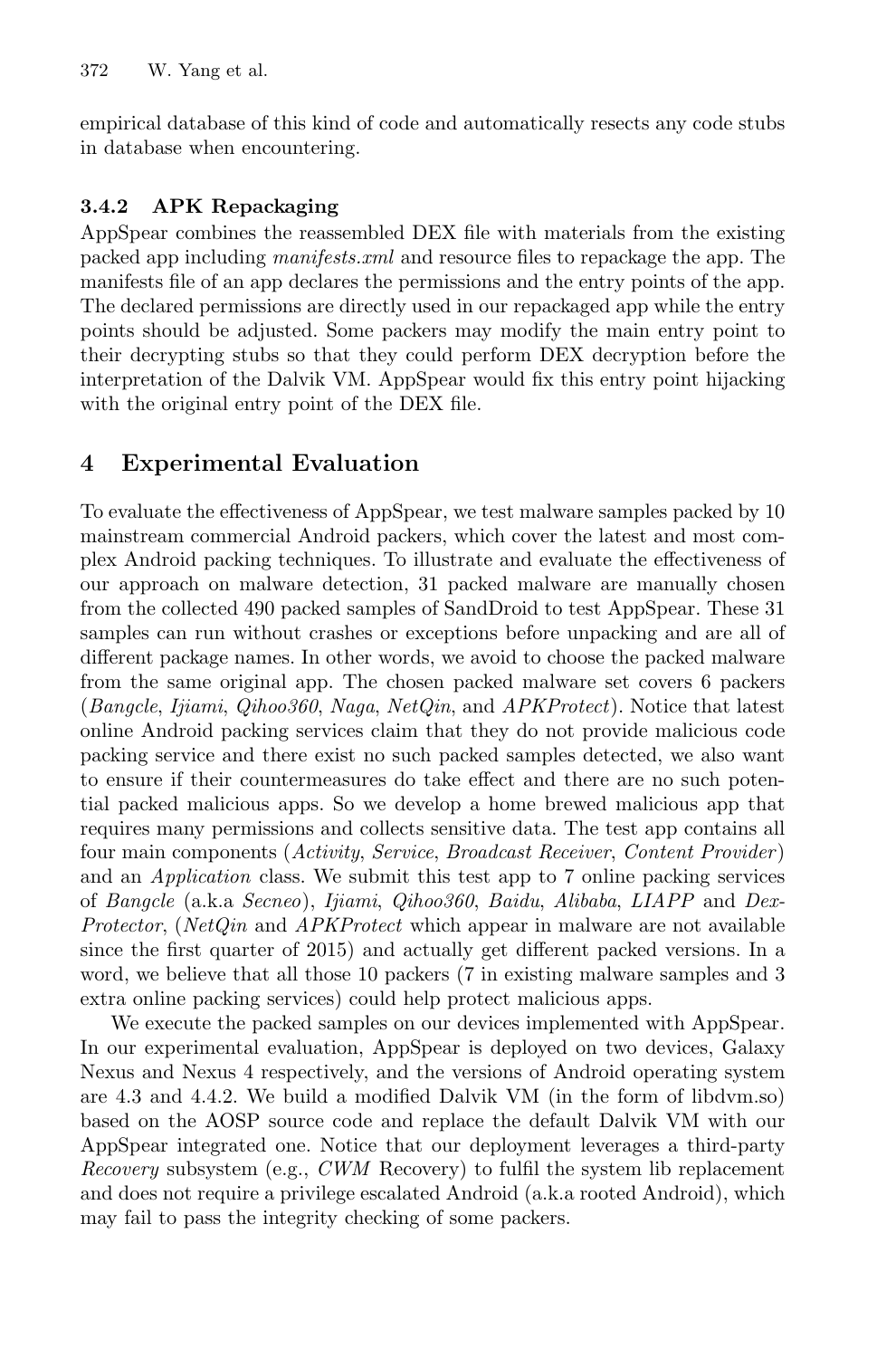In our experiment, AppSpear successfully circumvents all anti-debugging and integrity checking measures of these packers, and all of the packed samples on our devices execute stably without occurring exceptions or crashes. Using the default setting, AppSpear conducts the unpacking as soon as the *Main Activity* class invokes the *onCreate* method. Almost all of the samples are unpacked automatically and the corresponding unpacked APK files are generated. As a contrast, existing methodology such as memory dumping either fails and breaks on the halfway due to the various anti-analysis techniques or gets the broken DEX files that cannot be parsed correctly by other analysis tools and need further fix.

#### **4.1 Accuracy of DEX Reassembling**

We first evaluate the accuracy and feasibility of the newly generated DEX files. We choose 5 popular static tools to validate the reassemled DEX files. They are DEXTemplate for 010Editor, Baksmali, Enjarify, IDA Pro and AndroGuard. The reason why we choose these five tools is that they are all widely-used and can parse a DEX file to extract information from it. They have their own parsing engines and have no dependency with each other. We consider the failure of DEX parsing as the following conditions:

DEXTemplate for 010Editor is a DEX file parsing template. It will raise errors if the format of a DEX file is invalid. Baksmali is a widely-used disassembler for DEX files. When disassembling invalid DEX files, it will throw exceptions. IDA Pro also supports DEX file disassembling. If it prompts windows indicating parsing error or can not identify the files as DEX when opening the reassembled DEX files, then we regard this condition as DEX parsing failure. Enjarify, which is provided by Google, is a tool for translating Dalvik bytecode to equivalent Java bytecode, aiming to replace dex2jar. When the translation process of a DEX file ends, Enjarify will give the result such as how many classes are translated successfully and how many fail. As long as one class in the whole DEX file fails to be translated, we regard it as an parsing failure. The DEX parsing engine of Androguard is implemented by Python and remains active in open source community. We regard the DEX parsing failure of AndroGuard occurs once it raises errors or exceptions while it is being used to do further static analysis (such as sensitive API extraction in DEX).

The testing set consists of 7 home brewed samples submitted to online packers and 31 malware samples from the collected 490 packed samples, which covers 10 different packers altogether.

The result in Table [2](#page-14-0) shows that DEXTemplate for 010Editor, IDA Pro and AndroGuard successfully parse all reassembled DEX files. However, Baksmali

<span id="page-14-0"></span>

| DEXTemplate   Baksmali   Enjarify   IDA Pro   AndroGuard |       |       |                 |       |
|----------------------------------------------------------|-------|-------|-----------------|-------|
| 38/38                                                    | 37/38 | 34/38 | $\frac{38}{38}$ | 38/38 |

**Table 2.** Success rate of parsing reassembled DEX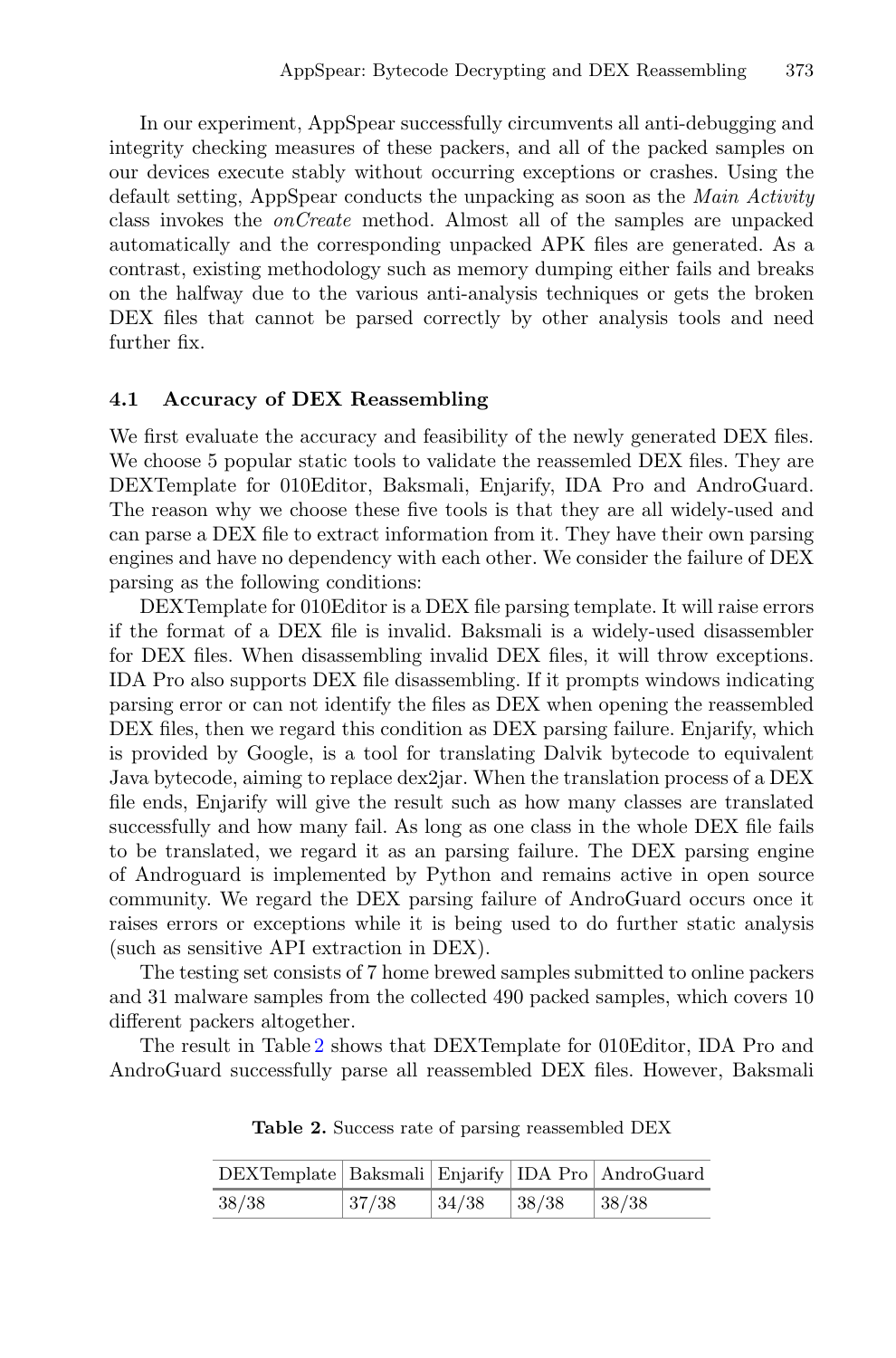fails to parse only one sample and raises exceptions. The reason is that some illegal instructions, which cause the parsing failure, are intentionally inserted into 9 of 350 classes in that sample. But the exceptions in those 9 classes do not affect the parsing of other 341 classes. Four samples fail when Enjarify tries to translate them to JAR file. Among the 4 samples, 1 % classes on average in each sample appear the parsing errors. After manually checking the reason, we find that these failure result from the limitations presented by Enjarify itself on its homepage. The result proves that the success rate of parsing the reassembled DEX files is high and those few failure cases are mainly caused by the implementation problem of the static tools themselves.

#### **4.2 Unpacking Code Packed Malware**

Since AppSpear's target is to rebuild a packed malware into its normal form so that program analysis tools or automated malware detection systems are able to analyze its real behaviors, we implement an in-depth static sensitive behavior analysis tool based on AndroGuard to further evaluate the unpacking results. The tool extracts the sensitive permissions of an APK and counts the number of sensitive behaviors (our tool simply regard the sensitive API calls as sensitive program behaviors) related to those permissions (referring to the map of API and permissions in AndroGuard [\[2\]](#page-20-2)) before and after unpacking. Since packers do not change the permissions declared in the manifest file, the number of permissions used by samples remains still.

AppSpear conducts the unpacking work on 31 packed malware and the details of our unpacking and analysis results are shown in Table [3.](#page-16-0) The third column of Table [3](#page-16-0) indicates the number of sensitive permissions extracted by our static analysis tool. The fourth column and fifth column indicate the number of sensitive behaviors our static analysis tool counts before and after the AppSpear's unpacking respectively. As Table [3](#page-16-0) shows, before the unpacking packers can hide almost all sensitive behaviors of malware which can evade the detection of static analysis tools. After the unpacking of AppSpear, the number of detected sensitive behaviors in unpacked malware increases significantly. This proves that an effective unpacking process is crucial to current malware detection.

Several noticeable observations are also revealed by our experiment: First, the samples packed by *APKProtect* generally possess higher number of sensitive behaviors compared with other samples. After a manual analysis, we find that the packed code of *APKProtect* is not entirely encrypted. Instead, the DEX file is only partially encrypted by *APKProtect*. As a result, some sensitive behaviors are not hidden by the packer before the execution and our static tool can detect them. However, after the unpacking of AppSpear, more hidden sensitive behaviors appear. Second, a malware sample packed by *Bangcle* packer (MD5 sum: 0FA57B3D98C24EABB32C47CA3C47D38A) presents an unusually high number of sensitive behaviors before unpacking. After manually checking the packed sample, we find that it consists of several third-party libraries which contain those sensitive behaviors. Because the packer only packs the main DEX file of the malware, the 102 sensitive behaviors refers to those in third-party libraries.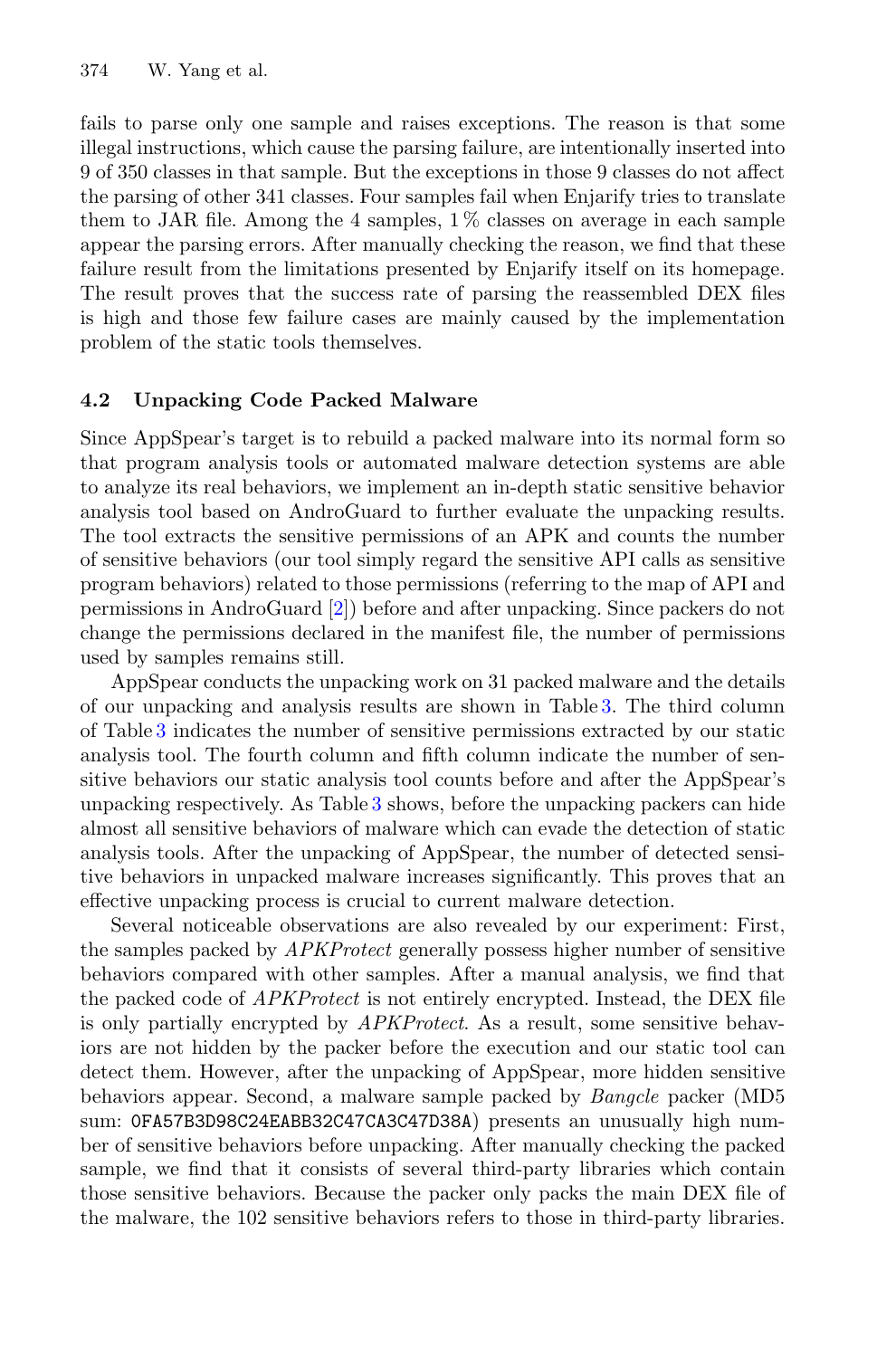<span id="page-16-0"></span>

| Packer Name Malware Sample |                                  | Permissions   Packed |                  | Unpacked |
|----------------------------|----------------------------------|----------------------|------------------|----------|
| Qihoo360                   | CE8668B81420CF6843DA4D2EB846C314 | 6                    | $\bf 5$          | 52       |
|                            | 9EC616C1BC4470EE03C4E299C3A616D6 | 16                   | $\overline{5}$   | 76       |
|                            | 878CF954DAE814D83BFFC5374E8BF423 | 12                   | 5                | 60       |
| Bangcle                    | 6D3D891FC3459CA2A9911D8438966B20 | 8                    | $\overline{0}$   | 84       |
|                            | 3FF42BF94C39A9E4B2F0EA50747670B4 | 6                    | $\theta$         | 30       |
|                            | 3F6487D723F60B4C80AC7EAB7F22BBCC | 13                   | $\theta$         | 332      |
|                            | 03CA02466849847A26A926D6605927D0 | 15                   | $\theta$         | 174      |
|                            | 1D44FA56473B5EC27E75C734062102CA | 8                    | $\boldsymbol{0}$ | 13       |
|                            | 020D37EE843411AB749CADF17FC43006 | 15                   | $\theta$         | 108      |
|                            | 5F5D6F391148A4E3ACDFF3C57B8EA6EA | 10                   | $\overline{0}$   | 100      |
|                            | 2E06E5A5350EF54342D1328DF216D261 | $\overline{7}$       | $\overline{0}$   | 213      |
|                            | 1AF5B2D290902EE0124239F4315F4B40 | 9                    | $\overline{0}$   | 91       |
|                            | 4DA607EDB8D7689B604C775670E5DA6F | 6                    | $\theta$         | 81       |
|                            | 5B5674C8BA87CBC163328B27EFF24392 | 11                   | $\theta$         | 230      |
|                            | 07D9EB10587722E26BA93CB47D598641 | 7                    | $\theta$         | 65       |
|                            | 3AC41F02613FE1436564AD1C30226416 | 16                   | $\overline{2}$   | 6        |
|                            | 9A10E7A615589B0E949F9FF9CBDFE50E | 12                   | $\overline{0}$   | 176      |
|                            | 4E478E2BE20EAC9C0B939FA6ADA60CE5 | $\,$ 6 $\,$          | $\overline{0}$   | 30       |
|                            | 0FA57B3D98C24EABB32C47CA3C47D38A | 6                    | 102              | 89       |
|                            | 4B9762D0B4F00E6F1A42D4AA6E984301 | 21                   | 4                | 109      |
| NetQin                     | 2C3EB7833619F35A54C91166BAAE5FCD | 11                   | $\bf 5$          | 11       |
|                            | C63AE255C1F3A22DAC47E8BFB400615B | 5                    | 5                | 6        |
|                            | 2A7CADAB7FC61508C70B146B496BDA12 | 17                   | 5                | 41       |
| Naga                       | 91815F6F381DB7CA793885873AFFA782 | 7                    | $\theta$         | 25       |
| Ijiami                     | FFB08850111C1D8B061792953588CB88 | 21                   | $\theta$         | 109      |
|                            | A1B22DE648076B8B9515F77326D9DB13 | 19                   | $\theta$         | 80       |
| APKProtect                 | A58DB782081C0A41BE7556FD662F9F09 | 23                   | 21               | 30       |
|                            | 67EC17C3B482AC5C1E896A2BB2C64353 | 5                    | 4                | 13       |
|                            | 3094CF944D45E48201A8E8EC4C742CD0 | $\overline{2}$       | 1                | 14       |
|                            | FC272EA7F6A5FE21ED4EADAD8EF34155 | 9                    | 43               | 45       |
|                            | 7BB4FB90B8C37311DC6C35AAA15F58C6 | $\overline{2}$       | 1                | 1        |

**Table 3.** Sensitive behaviors before and after AppSpear's unpacking

After the unpacking of AppSpear, another 89 sensitive behaviors in the unpacked DEX file are detected by our tool, which indicate the real malicious behaviors of this malware sample.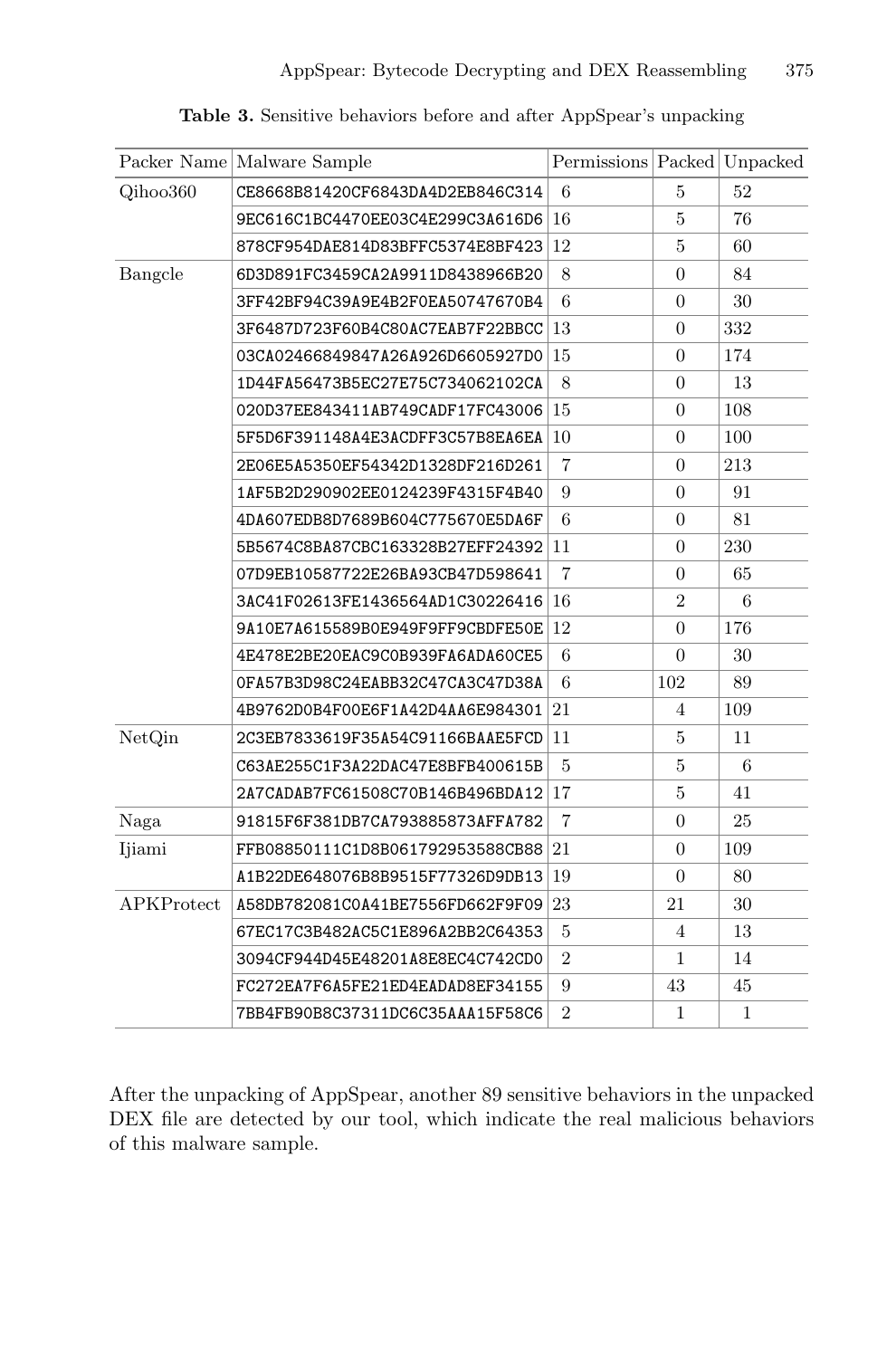## **4.3 Home Brewed Samples**

Considering the fact that some newly-born packers do not appear in the above malware samples and also even some packers appear, they improve their code packing strength all along, we submit our home brewed sample to 7 latest online packing services to further evaluate the effectiveness of AppSpear. Different from the malware in wild, we have the original DEX file of our home brewed sample before packing, so we can manually verify those unpacked apps by comparing their decrypted and reassembled DEX file with the original one. The content of DEX file in each unpacked app contains the exact components and classes of the original app, which demonstrates the effectiveness of our approach.

To thoroughly understand the detailed advanced packing techniques and prove that AppSpear does defeat the anti-analyses defenses used by those packers, we conduct an in-depth study on verifying the results manually. We find that due to its design principle, AppSpear unpacks the protected app in a unified way without considering certain anti-analyses defenses. For instance, some packers hook system calls (e.g., *write()*) in their own process space to prevent the DEX data from being dumped. If the source address of *write()* is located in the memory scope of the mapped raw DEX data, the content will be modified by the hooking function. AppSpear evades memory dump measures through reassembling and generating a new DEX file instead of reading the raw DEX data, and the unpacking results are accurate. In addition, we manually check each packer's DEX hiding schemes to validate the correctness of our unpacking strategy. We find that the DEX hiding schemes of *Qihoo360*, *LIAPP* and *Bangcle* adopt a full-code unpacking style. Even the encryption algorithms of their DEX hiding schemes are unknown to AppSpear, our DEX reassembling approach easily collects relevant DDS and recovers exactly the same DEX as the original one.

**Ijiami.** This packer modifies the DEX header to erase the magic number of the DEX file. The measure is used to thwart memory dump based unpacking method, because it is difficult to automatically locate the target DEX data through the memory space of the process without the help of the magic number. Since AppSpear focuses on the *DexFile* struct rather than the raw DEX data in memory, it is not affected by this counter-measure. What's more, *Ijiami* modifies the attribute of *headerSize* in DEX header to a larger value, which crashes some static analysis tools when parsing the unpacked DEX. However, AppSpear has already considered this modification and always uses the correct value to rewrite the reassembled DEX file in the DEX rewriting process.

**Alibaba.** This packer also applies modifications to the original DEX file. The reassembled DEX file from the sample packed by *Alibaba* packer contains more classes than that in the original DEX file. Some of these injected classes will cause the failure of some static analysis tools such as *dex2jar*. AppSpear considers these classes as anti-analysis code and resects them directly. The DEX hiding scheme also re-maps the *DexCode* of every *DexMethod*, and modifies the *codeOff* attribute in *DexCode* struct to a negative value, AppSpear ignores those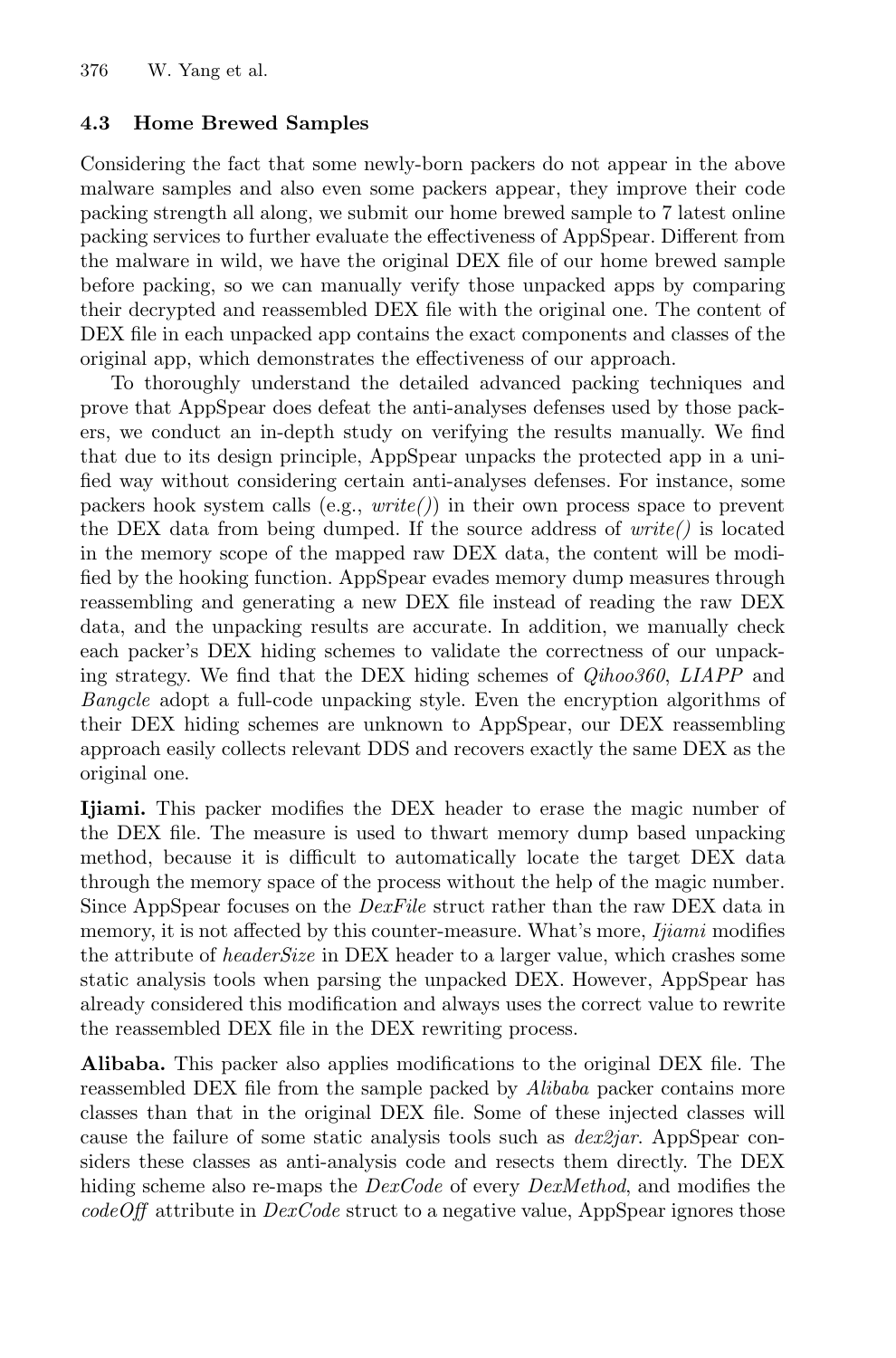modifications and directly acquires data of every DDS to reassemble a new DEX file, thus the reassembled DEX file is accurate.

**Baidu.** This packer adopts an incremental packing style. It erases the DEX header and inserts native methods as wrapper of some specific 'target' methods (e.g., *onCreate* of *MainActivity*). The code of these methods are patched as NOP until they are executed. When executed, the wrapping native method before the patched method will be first executed to recover the actual bytecode. After the invoking, the bytecode is immediately erased by the wrapping native method after the patched method. AppSpear deals with this situation by adopting instruction level tracing and gets the real bytecode of the target method, and repairs those patched methods using the traced information.

**Dexprotector.** This packer splits the original DEX file to several DEX files and packs them. AppSpear can monitor dynamic DEX file loading in one process and recover multiple packed DEX files. Besides the packing part of the packer, the recovered DEX files also indicate that *Dexprotector* applies heavy code obfuscation to the original DEX file. AppSpear focuses on hidden code unpacking instead of code de-obfuscation. Source code obfuscation may increase the comprehending complexity for reverse engineering, but it seldom affects the malware detection because the obfuscation is not able to hide privilege API invoking, which directly exposes the malicious intention. Although AppSpear is not able to de-obfuscate this DEX file (de-obfuscation is out of our work's scope), the multiple unpacked DEX files still contain all bytecode information of the original app and are adequate to a later program analysis or malware detection.

# <span id="page-18-0"></span>**5 Discussion**

AppSpear is based on dynamic analysis, which means it would suffer from the code coverage issue. If a method is not invoked during runtime, packers would not decrypt the bytecode of this method, then AppSpear can not recover this part of code. Fortunately, AppSpear is deployed on real devices and tries to trigger the hidden methods as much as possible, which can mitigate this shortcoming. From the other side, it is less meaningful for packers to hide a malicious method that is seldom invoked during runtime. From the results of our experiment, we find out that most hidden methods locate on entry point classes or can be easily triggered.

Malware can employ various anti-analysis techniques for emulator or VM evasion [\[18](#page-21-9)]. It is feasible that packers can use similar ways to detect AppSpear and then hide the decrypting procedure to defeat our unpacking approach. They can utilize some code features or fingerprint of AppSpear to avoid being analyzed by AppSpear. To thwart such evasion, AppSpear can also use similar anti-detection measures as emulator evading detection proposed in [\[14\]](#page-21-10).

Besides commercial Android packers, there also exist some home brew packers and some malware may use them to protect the code. Although the methodology of our proposed approach is universal on monitoring and unpacking most kinds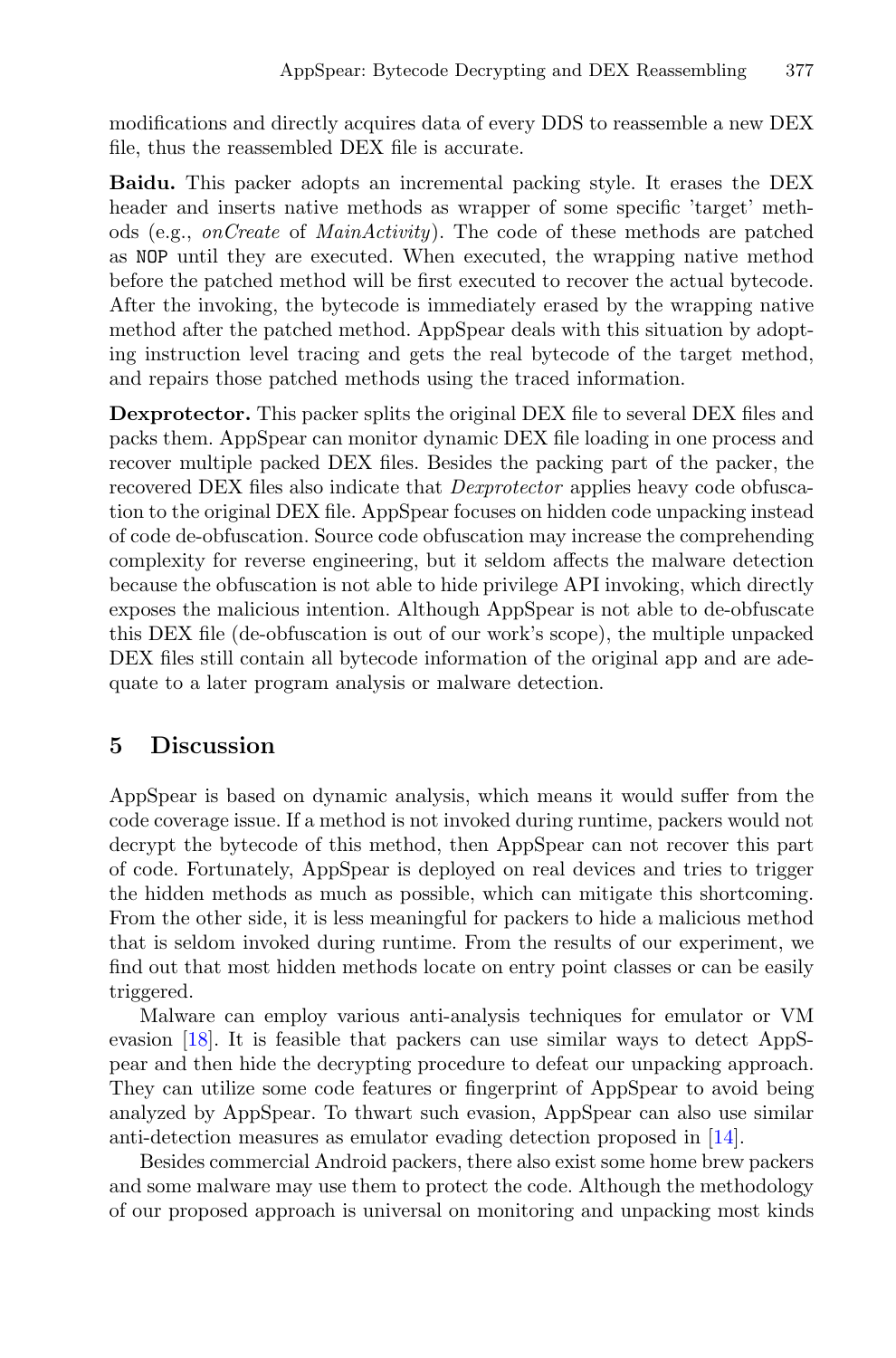of DEX encryption schemes, due to the lack of sample for testing, we can not guarantee that AppSpear could handle those home brew packers perfectly. We leave this as future work. Particularly, some advanced packers transform bytecode into obfuscated native code executables on Android. AppSpear can not de-obfuscate native code obfuscation. Packers may even pack the native code in original APKs even though this kind of code packing technique is still not prevalent on Android. This is one of the limitations of our work and it is possible to be addressed in future with advanced de-obfuscation strategy.

# <span id="page-19-0"></span>**6 Related Work**

The topic of code packing have been thoroughly studied in the literature, and several solutions have been proposed for code unpacking [\[13](#page-21-11)]. Pedrero et al. [\[26](#page-22-1)] present a very comprehensive study on commodity runtime code packers. Their work studied the runtime complexity of packers and evaluated on both off-theshelf packers and custom packed binaries on desktop computer systems. On the commodity desktop system, a series of automatic unpacking approaches and tools have been proposed. **Polyunpack** [\[20\]](#page-21-12) performs automatic unpacking by emulating the execution of the program and monitoring all memory writes and instruction fetches, and considers all instructions fetched from previously written memory locations to be successfully unpacked. **Omniunpack** [\[16\]](#page-21-13) is a real-time unpacker that performs unpacking by looking for written-then-execute pattern. **Renovo** [\[15](#page-21-14)] also uses the written-then-execute pattern to perform the unpacking. It instruments the execution of the binary in an emulator and traces the execution at instruction-level. **Pandoras Bochs** [\[9](#page-21-15)] is also an emulator based automatic malware unpacking tool, which uses the full system emulator bochs as its engine. **Eureka** [\[22](#page-21-16)] uses coarse-grained NTDLL system call monitoring for automated malware unpacking, is only available for Windows packers. These unpacking approaches and tools mainly concern about packers of desktop platforms. Compared with classic Windows and Linux code packers, Android packers are more complex because they involve both native code and Dalvik bytecode, which means a packer should consider both aspects and keep the balance between protection strength and stability. Meanwhile, the analysis tools (e.g., emulators or code instrumentation tools) on Android platform are less powerful. To the best of our knowledge, our work is the first one to study Android packers systematically, and can handle every available commercial packer.

Before our work, there was a range of summarization work that introduces the feature and anti-analysis technique of certain Android packers. Strazzere introduced anti static analysis and anti dynamic analysis code protection techniques in [\[23](#page-22-4)[,24](#page-22-5)] separately. Detecting emulator is also an important anti-analysis measure of many packers and is thoroughly discussed in [\[27\]](#page-22-6). However, only a few work discuss the bytecode encryption issue in a generic perspective. As far as we know, current bytecode decryption techniques or tools either directly copy DEX data in memory, which is not feasible for unpacking state-of-the-art Android packers, or rely on encryption algorithm reverse engineering, which involves substantial manual efforts. The main shortcoming of many unpacking approaches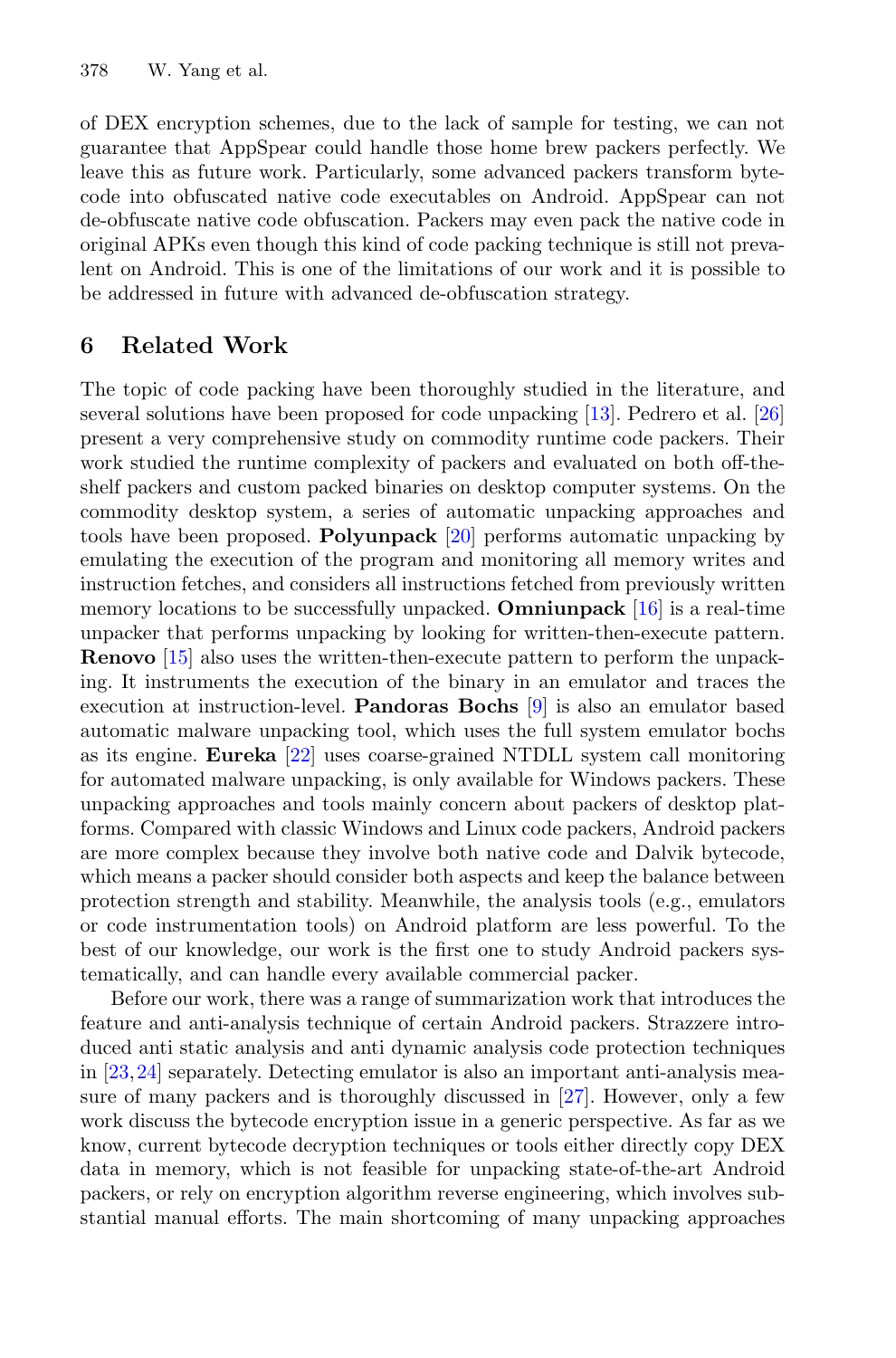is that they heavily rely on the specific memory dump based methodology. For instance, Park [\[17](#page-21-5)] leverages *wait-for-debug* feature of Android platform to circumvent anti-debugging and then performs a memory dump based unpacking. Yu [\[28](#page-22-3)] and Strazzere [\[25](#page-22-2)] make some assumptions of the packer's features and leverage these features to locate bytecode, which are already unavailable due to the evolution of the packer. DexHunter [\[29\]](#page-22-7) mainly focuses on how to locate and dump the DEX in memory. Our proposed DEX reassembling technique settles this deficiency and leads to a more universal unpacking.

The ART runtime has been introduced since Android 4.4.2 to support a more efficient app execution. Although AppSpear is based on the Dalvik VM of Android and focuses on DEX reassembling, which means it is not compatible for those Android versions without Dalvik VM, all apps can also be executed on Dalvik VM even though new ART runtime is supported because of the backward compatibility requirement, So our approach is still effective for a expected long period.

Android malware detection is an active research area and many methods [\[7,](#page-21-0) [10,](#page-21-17)[12](#page-21-18)[,19,](#page-21-19)[30\]](#page-22-0) have been proposed to address the large-scale malware analysis issue. However, seldom work considers the code packing issue. Our work is a solution to enhance current malware analysis. The unpacked APK from App-Spear can help program analysis tools, especially those static analysis tools, perform a more accurate malware detection.

# <span id="page-20-0"></span>**7 Conclusion**

This paper describes a systematic study of code packed Android malware. Commercial Android packers are analyzed and relevant anti-analysis techniques are summarized. An investigation of 37,688 Android malware samples is then conducted and 490 code packed apps are analyzed with the help of our proposed AppSpear, an automated code unpacking system. AppSpear employs a novel bytecode decrypting and DEX reassembling approach to replace traditional manual analysis and memory dump based unpacking. Experiments demonstrate that our proposed AppSpear system is able to unpack most malware samples protected by popular commercial Android packers, and it is expected to become an essential supplementary process of current Android malware detection.

**Acknowledgments.** We would like to thank our shepherd, Elias Athanasopoulos, and the anonymous reviewers for their insightful comments that greatly helped improve the manuscript of this paper.

# <span id="page-20-1"></span>**References**

- 1. **An APK Fake Encryption Sample**. [https://github.com/blueboxsecurity/](https://github.com/blueboxsecurity/DalvikBytecodeTampering) [DalvikBytecodeTampering](https://github.com/blueboxsecurity/DalvikBytecodeTampering)
- <span id="page-20-2"></span>2. **API permissions.py in AndroGuard**. [https://github.com/androguard/](https://github.com/androguard/androguard/blob/master/androguard/core/bytecodes/api_permissions.py) [androguard/blob/master/androguard/core/bytecodes/api](https://github.com/androguard/androguard/blob/master/androguard/core/bytecodes/api_permissions.py) permissions.py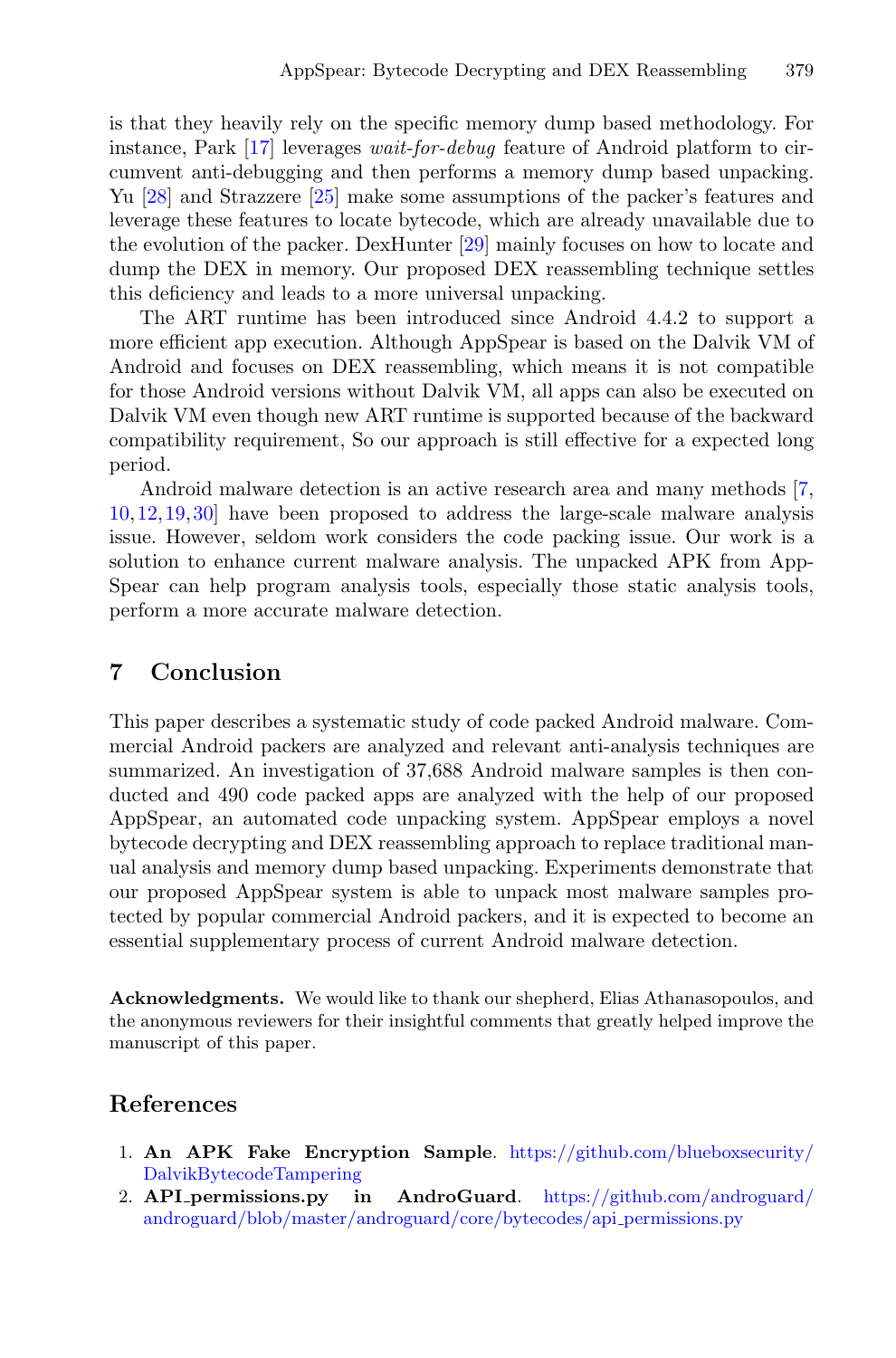- <span id="page-21-3"></span>3. **AVL Malware Report (2014)**. [http://blog.avlyun.com/2015/02/2137/](http://blog.avlyun.com/2015/02/2137/malware-report/) [malware-report/](http://blog.avlyun.com/2015/02/2137/malware-report/)
- <span id="page-21-8"></span>4. libdex/DexFile.h - platform/dalvik - Git at Google. [https://android.googlesource.](https://android.googlesource.com/platform/dalvik/+/android-4.4.2_r2/libdex/DexFile.h) [com/platform/dalvik/+/android-4.4.2](https://android.googlesource.com/platform/dalvik/+/android-4.4.2_r2/libdex/DexFile.h) r2/libdex/DexFile.h
- <span id="page-21-4"></span>5. SandDroid - An automatic Android application analysis system. [http://sanddroid.](http://sanddroid.xjtu.edu.cn/) [xjtu.edu.cn/](http://sanddroid.xjtu.edu.cn/)
- <span id="page-21-7"></span>6. Apvrille, A.: Playing Hide and Seek with Dalvik Executables. Hacktivity (2013)
- <span id="page-21-0"></span>7. Arp, D., Spreitzenbarth, M., H¨ubner, M., Gascon, H., Rieck, K., CERT Siemens: Drebin: Effective and explainable detection of android malware in your pocket. In: Proceedings of Network and Distributed System Security Symposium (NDSS), 21st (2014)
- <span id="page-21-2"></span>8. Bilge, L., Lanzi, A., Balzarotti, D.: Thwarting real-time dynamic unpacking. In: Proceedings of European Workshop on System Security, 4th (2011)
- 9. Böhne, L.: Pandoras bochs: Automatic unpacking of malware. PhD thesis, University of Mannheim (2008)
- <span id="page-21-17"></span><span id="page-21-15"></span>10. Burguera, I., Zurutuza, U., Nadjm-Tehrani, S.: Crowdroid: behavior-based malware detection system for android. In: Proceedings of the 1st ACM workshop on Security and privacy in smartphones and mobile devices (2011)
- <span id="page-21-1"></span>11. Crussell, J., Gibler, C., Chen, H.: AnDarwin: scalable detection of semantically similar android applications. In: Crampton, J., Jajodia, S., Mayes, K. (eds.) ESORICS 2013. LNCS, vol. 8134, pp. 182–199. Springer, Heidelberg (2013)
- <span id="page-21-18"></span>12. Grace, M., Zhou, Y., Zhang, Q., Zou, S., Jiang, X.: Riskranker: scalable and accurate zero-day android malware detection. In: Proceedings of the 10th International Conference on Mobile Systems, Applications, and Services (2012)
- <span id="page-21-11"></span>13. Guo, F., Ferrie, P., Chiueh, T.: A study of the packer problem and its solutions. In: Lippmann, R., Kirda, E., Trachtenberg, A. (eds.) RAID 2008. LNCS, vol. 5230, pp. 98–115. Springer, Heidelberg (2008)
- <span id="page-21-10"></span>14. Hu, W.: Guess Where I am: Detection and Prevention of Emulator Evading on Android. HITCON (2014)
- <span id="page-21-14"></span>15. Kang, M.G., Poosankam, P., Yin, H.: Renovo: a hidden code extractor for packed executables. In: Proceedings of the 5th ACM Workshop on Recurring Malcode (2007)
- <span id="page-21-13"></span>16. Martignoni, L., Christodorescu, M., Jha, S.: Omniunpack: fast, generic, and safe unpacking of malware. In: Proceedings of the 23rd Computer Security Applications Conference (2007)
- <span id="page-21-5"></span>17. Park, Y.: We can still crack you! general unpacking method for android packer (not root). In: Black Hat Asia (2015)
- <span id="page-21-9"></span>18. Petsas, T., Voyatzis, G., Athanasopoulos, E., Polychronakis, M., Ioannidis, S.: Rage against the virtual machine: hindering dynamic analysis of android malware. In: Proceedings of the 7th European Workshop on System Security (EuroSec) (2014)
- <span id="page-21-19"></span>19. Rasthofer, S., Arzt, S., Miltenberger, M., Bodden, E.: Harvesting runtime data in android applications for identifying malware and enhancing code analysis. Technical report (2015)
- <span id="page-21-12"></span>20. Royal, P., Halpin, M., Dagon, D., Edmonds, R., Lee, W.: Polyunpack: automating the hidden-code extraction of unpack-executing malware. In: Proceedings of the 22nd Computer Security Applications Conference (2006)
- <span id="page-21-6"></span>21. Schulz, P., Matenaar, F.: Android reverse engineering and defenses. [http://bluebox.](http://bluebox.com/wp-content/uploads/2013/05/AndroidREnDefenses201305.pdf) [com/wp-content/uploads/2013/05/AndroidREnDefenses201305.pdf](http://bluebox.com/wp-content/uploads/2013/05/AndroidREnDefenses201305.pdf)
- <span id="page-21-16"></span>22. Sharif, M., Yegneswaran, V., Saidi, H., Porras, P.A., Lee, W.: Eureka: a framework for enabling static malware analysis. In: Jajodia, S., Lopez, J. (eds.) ESORICS 2008. LNCS, vol. 5283, pp. 481–500. Springer, Heidelberg (2008)